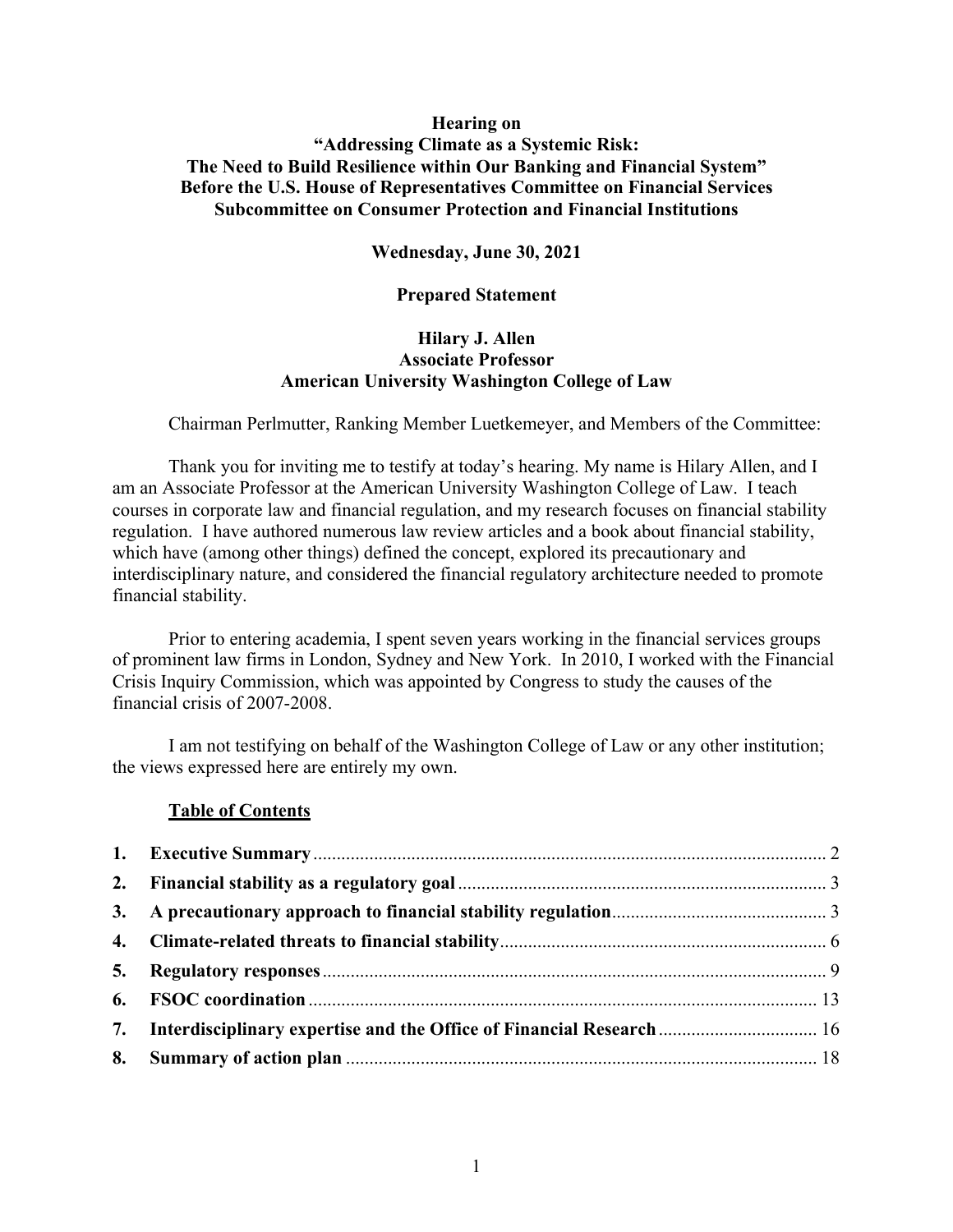#### **1. Executive Summary**

Tackling climate-related threats to financial stability will require a coordinated and interdisciplinary approach from our financial regulatory agencies. In this statement, I propose a number of reforms to this end (these reforms are summarized on pages 18-20), but before diving into their technical details, it's important to recognize the stakes of the problem at hand. The economic and social impacts of financial crises can be irreversible and catastrophic, particularly for the most vulnerable members of society (who are also more likely to be suffering from the more direct environmental consequences of climate change). Because emergency measures taken once a financial crisis comes to a head will struggle to fully contain that crisis, financial regulators should take steps *in advance* to make the financial system more robust to the climate-related uncertainty that we face.

In this statement, I stress the importance of a precautionary approach to climate as a systemic risk. Policymakers and regulators following a precautionary approach should be creative in their thinking about threats to financial stability, and favor bold, simple responses that err on the side of preventing the irreversible and catastrophic harms I just mentioned. While uncertainty remains about many of the precise threats that climate change will generate for the financial system, we are already aware of broad contours of these threats. Physical and transition risks can create market, credit, liquidity, and operational risks for financial institutions, and these can interact to create systemic risks that threaten the stability of the entire financial system.

I will draw particular attention to the operational risks posed by extreme weather events and other environmental changes, as the potential systemic interactions of operational risks have not received the attention they deserve. I propose a new form of "macro-operational regulation" that can respond to the systemic dimensions of operational risks. I also consider risk-based capital requirements, and how to use them appropriately given the uncertainty surrounding climate-related threats to financial stability. For some acute transition risks, heightened risk-weightings are already appropriate, but simpler buffers of equity funding are a better response to the general uncertainty surrounding climate-related threats to financial stability. In terms of supervision more generally, I argue for a robust precautionary principles-based approach to supervising financial institutions, which will require banking regulators to repudiate recent efforts to hamstring their own supervisory discretion.

This statement also stresses that a robust financial regulatory architecture is needed to support these reforms. It focuses on the Financial Stability Oversight Council (the "FSOC") and the Office of Financial Research (the "OFR"), highlighting that both of these regulatory bodies need more staffing and would benefit from greater independence. I single out the OFR as a regulatory body that could serve as a hub for the interdisciplinary expertise needed to confront climate as a systemic risk (particularly climate science, environmental economics, data science, computer science, and complexity science). With this interdisciplinary expertise, the OFR could develop new technologically-informed approaches to data collection and analysis, improving our understanding of building physical and transitional risks. The OFR could also innovate new regulatory approaches, like a real-time reporting system for operational outages, and consistent physical identifiers for financial assets and collateral.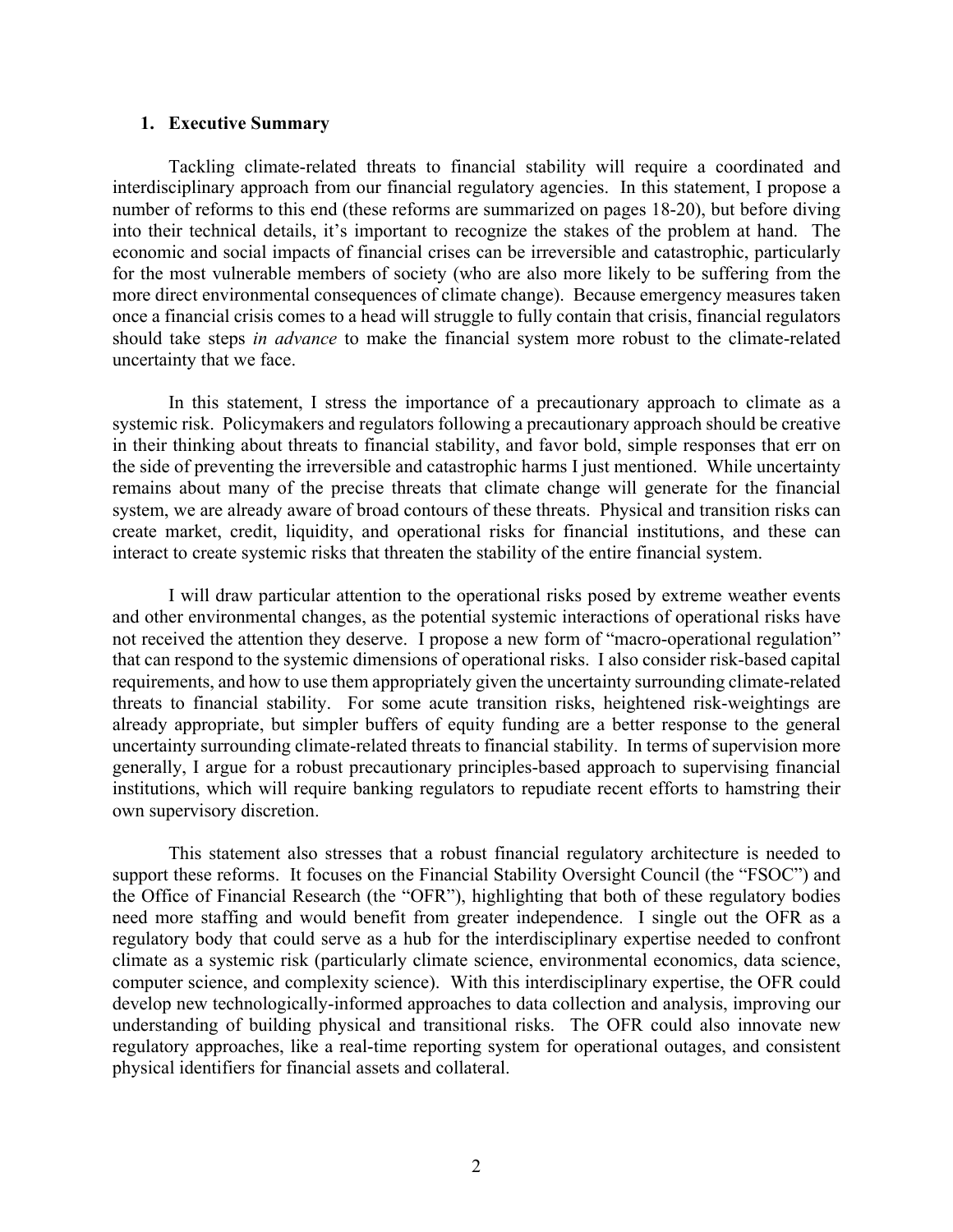#### **2. Financial stability as a regulatory goal**

Today's hearing is about climate-related systemic risks that could impact the stability of our financial system. I want to start this statement by elaborating on what "financial stability" means, so that our end goal is clear. We can't say that our financial system is stable just because we're not currently experiencing a financial crisis; our financial system is only stable if it is robust to future shocks. Of course, that does not mean that all risks should be eliminated from the financial system. The focus of financial stability regulation should be on systemic risks that could compromise the ability of financial institutions and markets to perform the risk management, capital intermediation and payments processing functions necessary for broader economic growth. Financial stability regulation should not lose sight of the fact that the endgame is sustainable economic growth – protecting the financial institutions and markets that make up that system is a means to that end.<sup>1</sup>

Promoting financial stability should be a mandated goal for all financial regulatory agencies. A financial stability goal is already implicit in the mandates for many financial regulatory agencies – for example, the Federal Reserve takes the view that its "financial stability mandate is seen in the penumbra of the Federal Reserve Act, and that is legally sufficient<sup> $2$ </sup> – but most agencies lack an explicit statutory direction to promote financial stability (the exceptions that do have clear statutory mandates focusing on systemic risks and financial stability are the Financial Stability Oversight Council, the Office of Financial Research, and the Federal Insurance Office which I will discuss shortly). Legislating financial stability mandates for each of the federal financial regulatory agencies would make it abundantly clear that they are authorized to take the precautionary steps needed to protect financial stability generally, and more specifically, to address climate as a systemic risk. While my testimony today is focused on systemic risk and financial stability, climate change will also impact other financial regulatory mandates relating to market efficiency, investor protection, consumer protection, and competition.<sup>3</sup>

#### **3. A precautionary approach to financial stability regulation**

The financial system is only one part of the broader, highly-interconnected, adaptive and complex system that is our economy. That system has social, ecological and technological components, and the financial system cannot be completely insulated from the other components

<sup>1</sup> For further discussion of financial stability as a regulatory goal, *see* Hilary J. Allen, *Putting the "Financial Stability" In Financial Stability Oversight Council*, 76 OHIO ST. L. J. 1087, 1098 *et seq.* (2015).

<sup>&</sup>lt;sup>2</sup> Thomas C. Baxter, Jr., Exec. Vice President & Gen. Counsel, Fed. Reserve Bank of N.Y., Remarks at the Future of Banking Regulation and Supervision in the EU Conference, Financial Stability: The Role of the Federal Reserve System (Nov. 15, 2013) (transcript available at

http://www.newyorkfed.org/newsevents/speeches/2013/bax131120.html). For a discussion of the SEC's implicit financial stability mandate, *see* Hilary J. Allen, *The SEC as Financial Stability Regulator*, 43 J. CORP. L. 715, 728-9 (2018).

<sup>3</sup> For an overview of the different goals of financial regulation, *see* JOHN ARMOUR ET AL*.*, PRINCIPLES OF FINANCIAL REGULATION,  $62-68$  (1<sup>st</sup> ed. 2016). For a discussion of how the SEC's climate-related reforms can serve other regulatory goals of protecting investors, promoting competition and facilitating capital formation (which relates to the market efficiency goal), *see* Comment letter from Jill E. Fisch et al. responding to the SEC's request for public input on climate disclosure (Jun. 11, 2021), https://www.sec.gov/comments/climate-disclosure/cll12-8911728- 244385.pdf.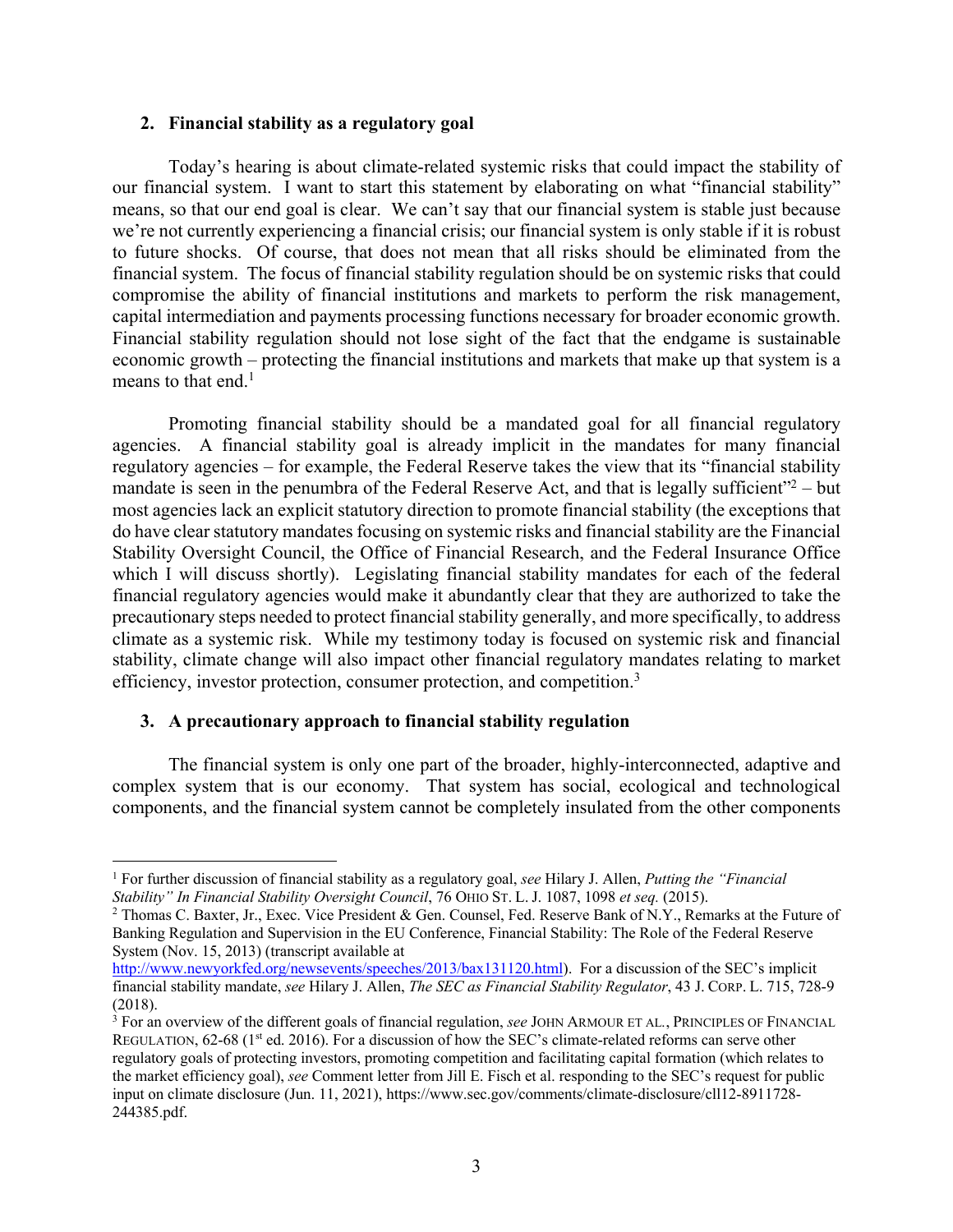– including ecological disruptions from climate change.4 The interactions of components within complex adaptive systems are very difficult to predict,<sup>5</sup> and so many of the threats that the financial system faces from climate change are not, strictly speaking, risks (risks occur with a known probability and therefore lend themselves well to measurement). Instead, the major concern is *uncertainty* about how changes in our climate, and a transition to a carbon-neutral economy, will impact the financial system.<sup>6</sup> When faced with uncertainty, one possible response is to wait and see what will happen. However, when uncertain outcomes are potentially irreversible and catastrophic, "wait and see" is not good policy. In the face of these kinds of irreversible and catastrophic outcomes, government should err on the side of preventing them. This is known as the "precautionary principle". 7

Financial crises are both irreversible and catastrophic. The consequences of the 2008 financial crisis demonstrate that even once the financial system starts to recover from a financial crisis, economic recovery is often elusive for many members of society – and many of the crisis' social harms can never be undone. A decade after the 2008 crisis, measures of broader economic growth like GDP remained persistently lower than their pre-crisis trend suggested they should be, with one study estimating the impact of the crisis as a "lifetime present-value income loss of about \$70,000 for every American".<sup>8</sup> The GAO has estimated the total cost of the crisis to the American people as \$13 trillion.<sup>9</sup> This cost was not evenly distributed, though: while almost everyone's net worth decreased as a result of the crisis, those with investments in the stock market saw them rebound relatively quickly with the S&P 500 returning to its pre-crisis high by March of 2013. However, only about 50% of American families own any stocks.<sup>10</sup> For most middle class families, their net worth in 2017 remained lower than it had been in  $2007$ .<sup>11</sup> These disparities were even more pronounced for middle class African American and Hispanic families.<sup>12</sup> The brunt of the irreversible economic damage caused by the 2008 crisis was therefore borne by more vulnerable members of society, and there's no reason to believe that things will be any different with future crises.

All of this economic damage was incurred despite herculean and imaginative crisis response efforts from the Federal Reserve and other governmental bodies: emergency responses

<sup>4</sup> For a discussion of SETS, see J.B. Ruhl, *Governing Cascade Failures in Complex Social-Ecological-*

*Technological Systems: Framing Context, Strategies and Challenges*, 22 VAND. J. ENT. & TECH. L 407 (2020).

<sup>5</sup>CHARLES PERROW, NORMAL ACCIDENTS: LIVING WITH HIGH-RISK TECHNOLOGIES, 5 (1999).

<sup>&</sup>lt;sup>6</sup> "There is a fundamental distinction between the reward for taking a known risk and that for assuming a risk whose value itself is not known"; "true uncertainty [is]…. "not susceptible to measurement." FRANK H. KNIGHT, RISK, UNCERTAINTY AND PROFIT 21 (1921).

<sup>7</sup> For a discussion of different formulations of the precautionary principle, *see* Hilary J. Allen, *A New Philosophy for Financial Stability Regulation*, 45 LOY. U. CHI. L.J. 173, 195 *et seq.* (2013).

<sup>8</sup> Regis Barnichon et al., *The Financial Crisis at 10: Will We Ever Recover?*, (Fed. Res. Bank S.F. Econ. Letters Working Paper, 2018), https://www.frbsf.org/economic- research/publications/economic-

letter/2018/august/financial-crisis-at-10-years-will-we-ever-recover/.

<sup>9</sup> U.S. GOV'T ACCOUNTABILITY OFF., GAO-13-180, FINANCIAL CRISIS LOSSES AND POTENTIAL IMPACTS OF THE DODD-FRANK ACT (2013).

<sup>10</sup> Lowell Ricketts, *When the Stock Market Rises, Who Benefits?*, FED. RES. BANK ST LOUIS ON THE ECON. BLOG (Feb. 27, 2018), https://www.stlouisfed.org/on-the-economy/2018/february/when-stock-market-rises-who-benefits.

<sup>&</sup>lt;sup>11</sup> Nelson D. Schwartz, *The Recovery Threw the Middle Class Dream Under a Benz*, N.Y. TIMES, Sept. 12, 2018, https://www.nytimes.com/2018/09/12/business/middle-class-financial-crisis.html. <sup>12</sup> *Id.*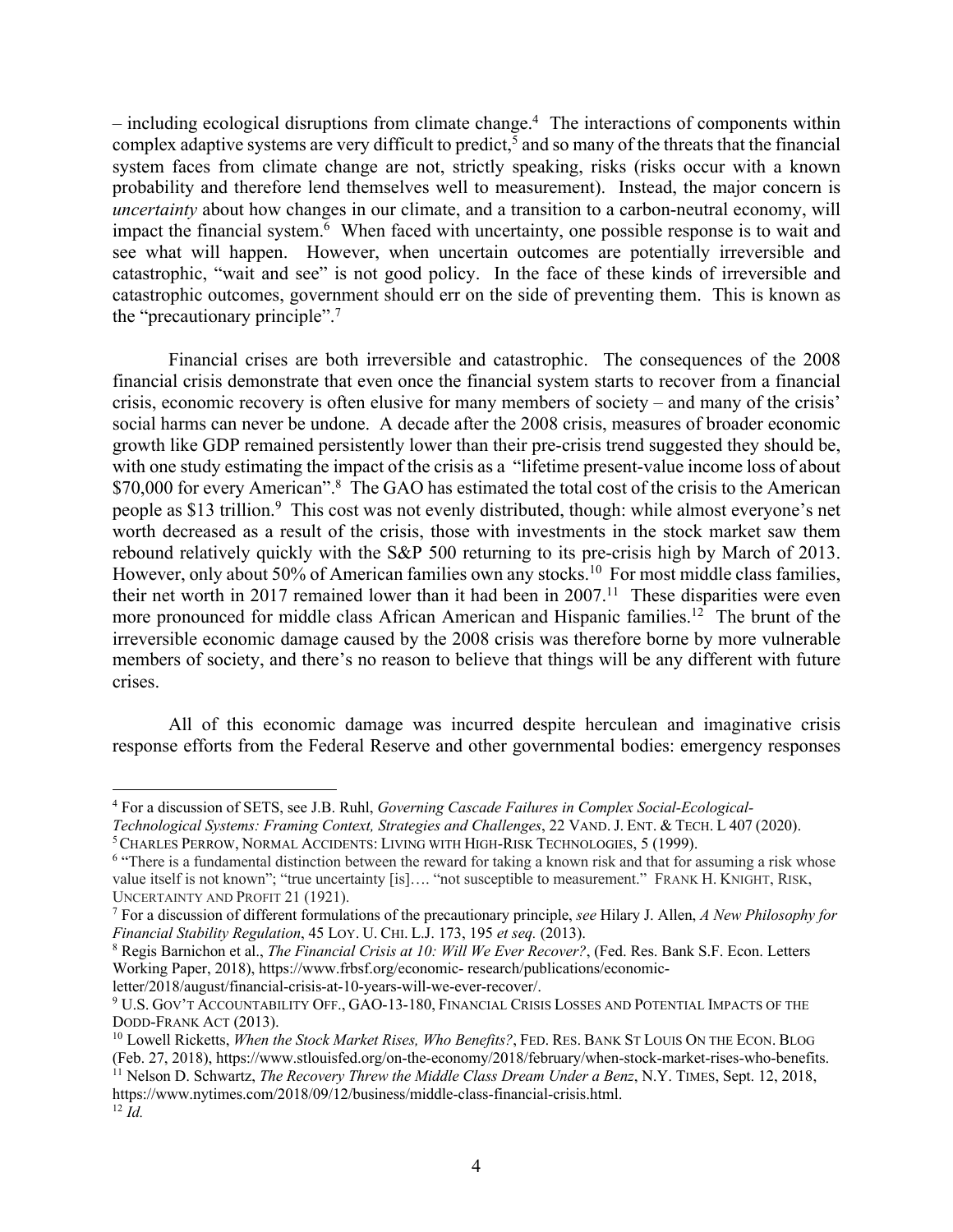can't always contain the economic impact of financial crises once they occur. And it's also important to note that this is not a purely economic issue. Referring to the heightened unemployment rates following the 2008 crisis, Janet Yellen observed that "[t]hese are not just statistics. . . . The toll is simply terrible on the mental and physical health of workers, on their marriages, on their children."<sup>13</sup> Growing unemployment can also result in increases in crime and substance abuse.<sup>14</sup> The stress associated with the experience of financial crises can also impact the health of those impacted economically – medical studies conducted following the 2008 financial crisis demonstrated increased rates in heart attacks and suicides, and people were less likely to seek preventative medical care in general because of concerns associated with the costs.<sup>15</sup> Even among people who were able to keep their jobs and some sense of financial security during the recession that followed the 2008 crisis, many experienced a pervading sense of uncertainty and precariousness that may have caused delays in life events like marriage, home purchases and retirement.

We shouldn't assume that the 2008 crisis was a "once-in-a-generation" event. Many people believe that we narrowly missed another financial crisis in March/April 2020,<sup>16</sup> and unless action is taken, financial crises may become much more frequent events as technology allows for more and quicker transactions, $17$  and as climate-related events supply more shocks to the financial system. The most vulnerable members of society are most likely to bear the brunt of the economic fallout from financial crises, and with more frequent crises, they will have less time to recover from them. At the same time, the most vulnerable members of society are also likely to be suffering most from the more direct environmental consequences of climate change.<sup>18</sup>

Given the stakes involved, the avoidance (or at least mitigation) of financial crises is a matter of paramount social concern. Regulatory intervention would be justified even if there were only small chance of climate-related issues causing catastrophic financial crises, but as I will discuss shortly, we can already anticipate some very significant problems that climate-related

<sup>&</sup>lt;sup>13</sup> Janet L. Yellen, Vice Chairwoman, Board Governors of the Fed. Res. Sys., Remarks at "A Trans-Atlantic Agenda for Shared Prosperity": A Conference Sponsored by the AFL- CIO, Friedrich Ebert Stiftung, and the IMK

Macroeconomic Policy Institute, A Painfully Slow Recovery for America's Workers: Causes, Implications, and the Federal Reserve's Response 10 (Feb. 11, 2013).

<sup>14</sup> Ronald A. Wilson, *The View from South Tucson: How the Economic Crisis Affects Defendants in My Courtroom*, 48 JUDGES' J. 14 (2009).

<sup>15</sup> Mona Fiuzat et al., *United States stock market performance and acute myocardial infarction rates in 2008–2009 (from the Duke Databank for Cardiovascular Disease)*, 106 AM. J. CARDIOLOGY 1545 (2010); Aaron Reeves et al., *Increase in state suicide rates in the USA during economic recession*, 380 LANCET 1813 (2012); Annamaria Lusardi et al., *The Economic Crisis and Medical Care Use: Comparative Evidence from Five High-Income Countries*, 96 SOC. SCI. Q. 202 (2015).

<sup>16</sup> For discussion of the near miss at the start of the Covid-19 pandemic, *see* Paul Tucker, *Time to look again at the financial system's dangerous faultlines*, FIN. TIMES (Jan. 20, 2021), https://www.ft.com/content/0d848d03-7d66- 4a76-a4f2-8f09980747fa.

<sup>17</sup> "Faster trades means more trading". Saule T. Omarova, *Technology v Technocracy: Fintech as a Regulatory Challenge*, 6. J. FIN. REG. 75, 89 (2020).

<sup>&</sup>lt;sup>18</sup> "Communities of color and low-income or low-wealth, indigenous, rural, and rustbelt communities are more likely to be impacted by floods, storms, drought, food and water insecurity, increased diseases, faltering infrastructure, increased violence, and most other climate harms. These same communities often have the fewest economic resources with which to respond". PUBLIC CITIZEN & AMERICANS FOR FINANCIAL REFORM, CLIMATE ROADMAP FOR U.S. FINANCIAL REGULATION, iv (2021),

https://www.citizen.org/wp-content/uploads/Climate-Financial-Reg-Report.pdf.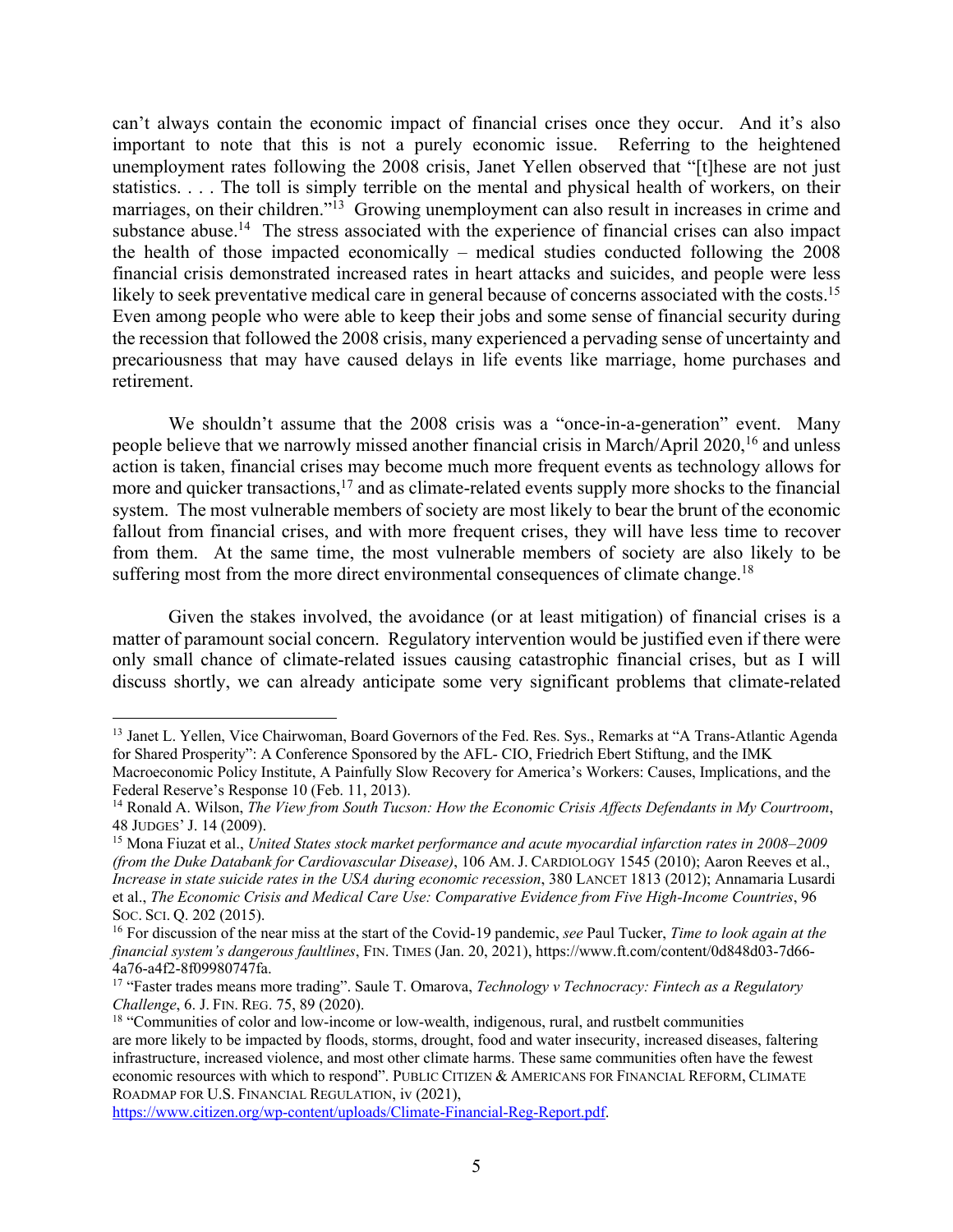issues are likely to cause for the financial system.<sup>19</sup> A precautionary approach counsels us not to wait until we understand the precise risks involved before taking action – by then, it might be too late to do anything about them.

While policy in the United States is very precautionary in some areas (for example, counter-terrorism policy), the United States' approach to financial regulation has not typically been precautionary.<sup>20</sup> Instead, the preference has often been to wait for a crisis to develop and then provide emergency support and legislate a response after the fact. As I have just explored, that is not a responsible or sustainable approach when it comes to financial stability in general, and climate-related financial stability issues in particular.

#### **4. Climate-related threats to financial stability**

Although we do not yet have a precise understanding of many of the climate-related risks that financial stability faces, we already know a lot about the general types of threats that could disrupt the financial system. These threats have generally been divided into "physical risks" and "transition risks" (although many of them are not really risks in the strictest sense, because we don't know their probability of occurring). When one or more of these threats become reality, then they can generate market, credit, liquidity, and operational risks for financial institutions and other participants in the financial markets. The interactions of these risks could potentially create problems for the stability of the entire financial system.

The Financial Stability Board, an influential international body that monitors threats to financial stability, has defined physical risk as "the possibility that the economic costs and financial losses from the increasing severity and frequency of extreme climate-change related weather events might erode the value of financial assets, and/or increase liabilities."<sup>21</sup> Physical risks are most obviously of concern to the insurance industry, but they could also affect property that serves as collateral for loans, if such property is threatened by rising seas, fires, hurricanes, or any other manner of extreme weather or lasting environmental change.<sup>22</sup> If collateral proves to be vulnerable, the financial institutions that extended the secured loans could find themselves exposed to significant losses in the event of borrower default – and borrower default could also be made more likely by climate-related uncertainties (including an inability to renew insurance policies on the collateral property as insurers exit challenging insurance markets).  $2<sup>3</sup>$ 

The Financial Stability Board characterizes transition risks as those relating "to the process of adjustment towards a low-carbon economy, including shifts in policies designed to mitigate and

 $19$  "[I]t is worth considering that the probability of financial risks from climate change materializing is high, if not a certainty. Graham S. Steele, *Confronting the 'Climate Lehman Moment': The Case for Macroprudential Climate Regulation,* 30 CORNELL J. L. & PUB. POL'Y 109, 120 (2020).

<sup>20</sup> For a discussion of variations in US precautionary attitudes, *see* Jonathan B. Wiener, *Whose Precaution After All? A Comment on the Comparison and Evolution of Risk Regulatory Systems*, 13 DUKE J. COMP & INT'L L. 207, 210 (2003).

<sup>&</sup>lt;sup>21</sup> FIN. STAB. BD., STOCKTAKE OF FINANCIAL AUTHORITIES' EXPERIENCE IN INCLUDING PHYSICAL AND TRANSITION CLIMATE RISKS AS PART OF THEIR FINANCIAL STABILITY MONITORING, 2 (2020).

<sup>22</sup> *Id.* at 7.

<sup>23</sup> Steele, *supra* Note 19, at 119.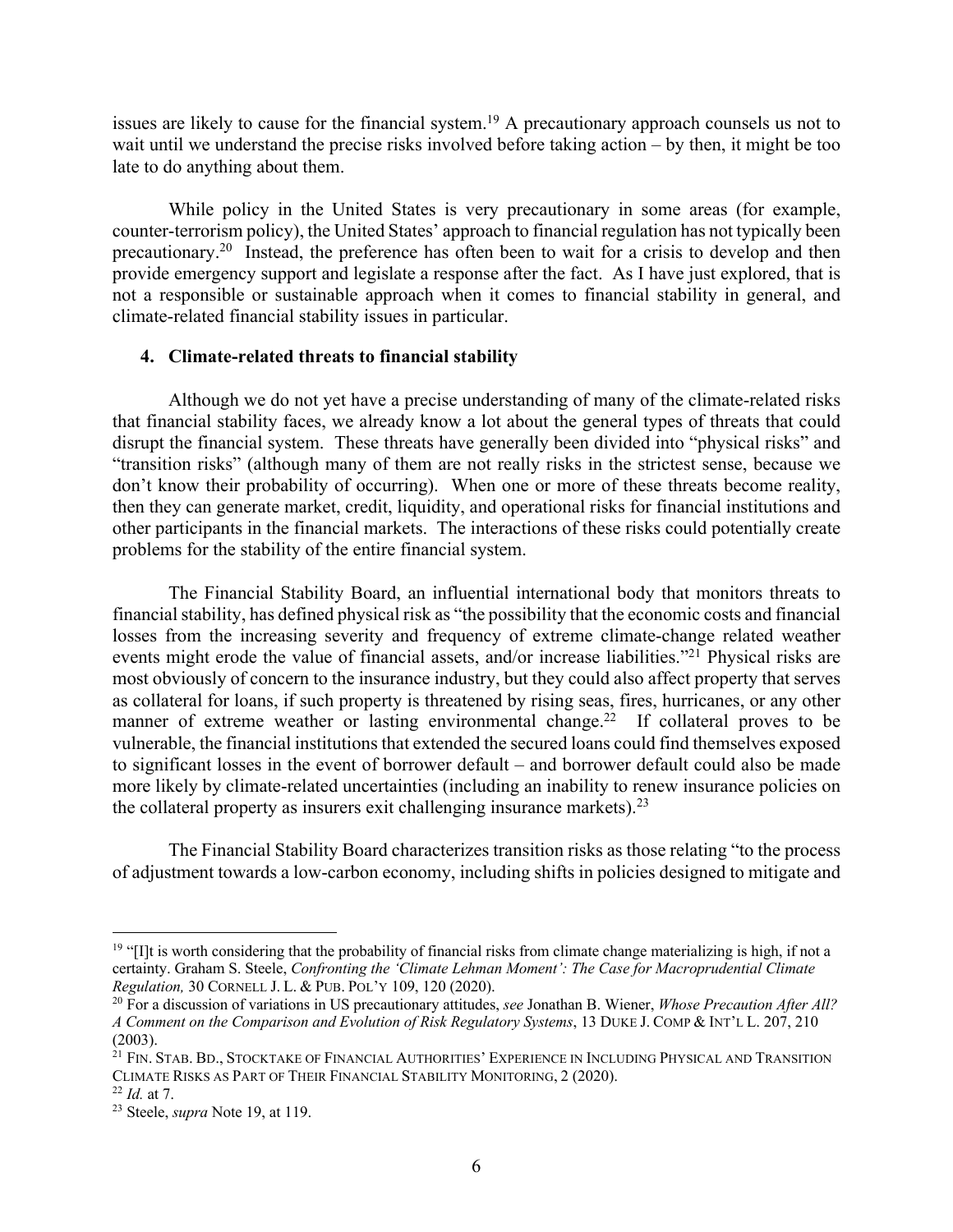adapt to climate change, which would affect the value of financial assets and liabilities."<sup>24</sup> Investments in and loans to fossil fuel-related businesses are obvious candidates for assets that would be vulnerable to policy shifts regarding carbon-producing activities, as are commodity swaps.<sup>25</sup> However, we may ultimately be surprised by seemingly unrelated assets suffering from transition risks – the spillover effects of a global phenomenon like climate change response are likely to produce unexpected correlations amongst asset classes. Transition risks could arise from domestic policy shifts with regard to certain kinds of assets, or policy changes made abroad, and these changes will not necessarily be gradual: swift political action could come hard on the heels of the occurrence of a major natural disaster. Assets could also be compromised following the invention of a new and superior green technology that quickly renders existing industries obsolete, or by retail investors' increasing focus on environmental issues and rejection of carbon-intensive industries.<sup>26</sup> To be clear, these transition risks are not a reason to avoid adjustments towards a low-carbon economy – these kinds of adjustments will be necessary to avoid what are likely to be much larger economic dislocations from physical risks, and so it is the job of financial stability regulation to try to mitigate the impact of these adjustments on our financial system.

If a large bank were exposed to enough market risk (in other words, if its investments were to lose enough value) because of a physical or transition risk, it could fail and then its contractual counterparties would be exposed to credit risks as it defaulted. If those credit risks were big enough, some of the bank's contractual counterparties could fail themselves, potentially dragging down some of *their* counterparties, like dominos. 27 Because contractual relationships between financial institutions can serve as transmission belts that spread problems throughout the financial system, financial stability regulation typically focuses on the largest financial institutions with more relationships that are likely to generate more credit risk for the system overall if they fail.<sup>28</sup> However, the simultaneous failure of many smaller financial institutions could also create systemic risk. 29

Financial institutions (large and small) are unlikely to simply accept the inevitability of failure, though. In an attempt to save themselves, financial institutions that had invested in assets suffering from a physical or transitional risk would seek to sell them off *en masse*, which would put further downward pressure on the price of such assets (creating more market risk), potentially

<sup>&</sup>lt;sup>24</sup> FIN. STAB. BD., *supra* Note 21 at 2. "Carbon emissions have to decline by 45% from 2010 levels over the next decade in order to reach net zero by 2050. This requires a massive reallocation of capital. If some companies and industries fail to adjust to this new world, they will fail to exist." Bank of England, *Open Letter on Climate-Related Financial Risks* (Apr. 17, 2019) (available at https://www.bankofengland.co.uk/news/2019/april/open-letter-onclimate-related-financial-risks).

<sup>25</sup> Steele, *supra* Note 19, at 126.

<sup>26</sup> On the subject of changing investor preferences, *see* Michal Barzuza et al, *Shareholder Value(s): Index Fund ESG Activism and the New Millenial Corporate Governance*, 93 S. CAL. L. REV. 1243 (2020).

<sup>&</sup>lt;sup>27</sup> Regarding the transmission of risks by institutions, see Steven L. Schwarcz, *Systemic Risk*, GEO. L. J. 193, 201 (2008).

<sup>&</sup>lt;sup>28</sup> Regulatory capital requirements, for example, are higher for the largest banks because of the heightened risk they pose to financial stability. *See* Financial Stability Board, *2020 List of Global Systemically Important Banks (G-SIBs)* (Nov. 11, 2020), https://www.fsb.org/wp-content/uploads/P111120.pdf.

<sup>&</sup>lt;sup>29</sup> "[T]he weakest link in the financial stability chain might be *small*, rather than large, financial intermediaries." Eric S. Rosengren, President & CEO of the Federal Reserve Bank of Boston, *Defining Financial Stability, and Some Policy Implications of Applying the Definition*, Keynote Remarks at the Stanford Finance Forum, Graduate School of Business, Stanford University, 9 (Jun. 3, 2011).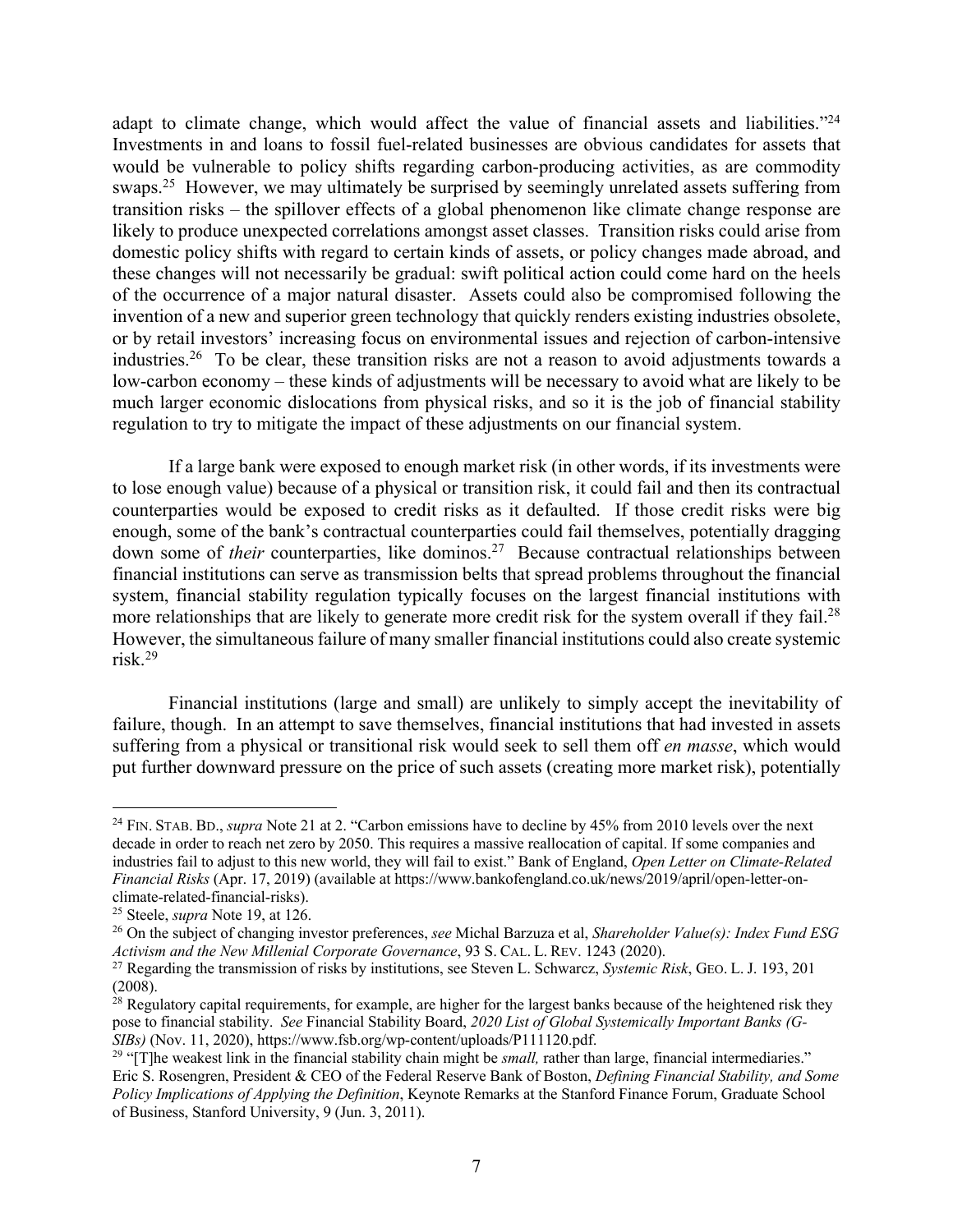requiring still more institutions to divest their holdings in a vicious cycle sometimes referred to as a "fire sale externality".<sup>30</sup> If assets compromised by physical or transition risks were to become difficult to sell because of uncertainty about their value, holders of those assets would also experience liquidity risk, and they could then be forced to sell off other types of assets at a discount in order to satisfy their obligations when they come due, potentially jeopardizing their own solvency and transmitting the panic to other asset markets, instigating more fire sales.

Liquidity pressures could also arise because of reputational concerns, and then transform into solvency pressures. For example, if a government were to adopt a policy that penalizes the fossil fuel industry, the customers of a bank that is perceived as being close to the fossil fuel industry might assume that the bank is in trouble, even if the bank's portfolio is well-diversified. If the bank's customers rush *en masse* to withdraw their deposits on the basis of that mistaken assumption, then the bank will be forced to start liquidating its assets in order to meet those withdrawal requests, and if the time pressures involved mean that the bank has to sell those assets at a discount, then it may very well become insolvent. Of course, there could also be liquidity issues if the bank does indeed have significant exposures to fossil fuel related assets. For example, if a bank has made many long-term loans to the oil and gas industry and funded those loans by rolling over short-term funding (like overnight sale and repurchase agreements), that funding could easily dry up as result of concerns about the bank's exposure to the fossil fuel industry. This would force the bank to sell these or other assets at a discount in order to raise the cash necessary to satisfy its obligations when they come due: once again, we're faced with the prospect of bank insolvencies and fire sales (particularly if many banks have exposure to the same kinds of fossil fuel related assets, and are selling at the same time).

These dynamics of domino institutional failures and fire sales dragging down markets are systemic risks that can compromise the entire financial system. As financial institutions and markets become compromised in these ways, their ability to provide the capital intermediation services on which the broader economy depends – most notably, the provision of credit – is also compromised.31 The financial system also provides important "plumbing" services, such as the processing of payments, that are essential to economic growth. The physical infrastructure involved in providing these types of services is vulnerable to physical risks, <sup>32</sup> and this is another potential (but often overlooked) source of systemic risk. Operational problems are usually considered to be idiosyncratic problems for the institution experiencing them, with few spillover effects. However, failure of one kind of financial infrastructure may sometimes result in its users migrating to an alternative infrastructure, which could buckle under the increased load, forcing more users to overload any remaining alternatives in yet another vicious cycle.<sup>33</sup> There are a variety of stress tests and other approaches that could be pursued to get a sense of when and how

https://papers.ssrn.com/sol3/papers.cfm?abstract\_id=3703142.

<sup>30</sup> For a discussion of fire sale dynamics, *see* Anil K. Kashyap et al., *The Macroprudential Toolkit*, 59 IMF ECON. REV. 145 (2011).

<sup>&</sup>lt;sup>31</sup> Ben Bernanke, *The Real Effects of Disrupted Credit: Evidence from the Global Financial Crisis, BROOKINGS* PAPERS ON ECONOMIC ACTIVITY, 3 (Sept. 13, 2018).

<sup>32</sup> Christina Parajon Skinner, *Central Banks and Climate Change*, 75 VAND. L. REV. (forthcoming),

<sup>33</sup> For a discussion of cascading operational failures in the payments system, *see* Hilary J. Allen, *Payments Failure*, 62 B.C. L. REV. 453, 469 et seq*.* (2021).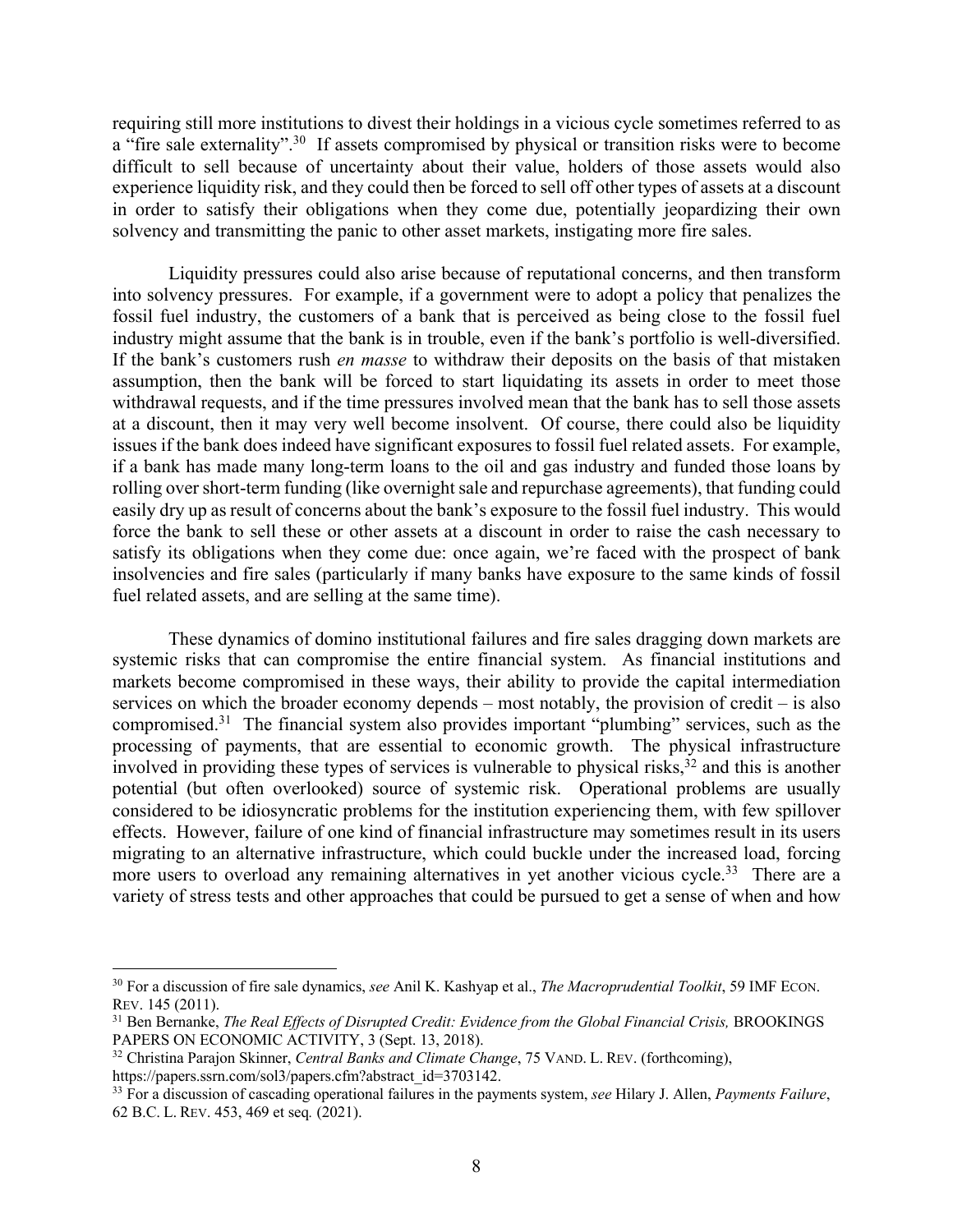usage might shift to alternative infrastructure following the manifestation of a physical risk;<sup>34</sup> examining the business continuity plans of financial institutions involved in payments processing and other "plumbing" functions would be a critically important part of any such exercise.

### **5. Regulatory responses**

#### Disclosure

I want to start my discussion of possible regulatory responses to these threats by making it clear that climate-related systemic risks are not something that the markets can be expected to manage on their own. First, financial stability is a classic "public good", in the sense that everyone benefits from it, but the public can't be forced to pay for it.<sup>35</sup> Therefore, in the absence of regulation, market participants have limited incentives to promote the stability of the financial system – even if those market participants knew enough about the risks at hand to quantify and price them (which they often do not), they would not automatically be "priced in" to assets. Second, financial crises are a systemic problem, and avoiding them typically requires coordinated action by many market participants. Market participants couldn't compel other market participants to coordinate their actions for the greater good, even if they wanted to. Because market participants can't manage systemic risks on their own, regulations mandating climate-related disclosures to those market participants are necessary, but not a complete solution to climate-related systemic risks. 36

### Regulatory Capital Requirements

Regulatory capital requirements should also be part of the response to these systemic risks. Regulatory capital requirements are complicated, but their main goal is to create a cushion of funding that allows banks to better absorb losses on their investments.<sup>37</sup> If the cushion is too small and the bank experiences losses on its investments, there is a greater chance that the bank's repayment obligations will end up exceeding the value of its investments. If the losses are big enough and the cushion small enough, the bank may even become insolvent. Because banks have strong incentives (particularly under the tax code) to fund their investments with more borrowed money, minimum regulatory capital requirements have been implemented to protect bank solvency

<sup>&</sup>lt;sup>34</sup> "Netflix uses something called "chaos monkey" to shut down parts of its system randomly in order to learn more about the connections therein, as well as the ability of those connections to transmit cascade failures. Although the consequences of payments failure are much greater than an unavailable movie, some variation on this theme perhaps a simulation of shutting down parts of the system—could assist in understanding the pathways through a constantly evolving ecosystem. Breakthroughs are also being made in the field of novelty detection, where artificial intelligence is being utilized to "find unexpected outcomes in a system." Recently, this type of technology has been used to detect changes in retail payments flows that could serve as early warning signals of credit-related problems with payments providers. Presumably, it also could be used to identify unusual payments flows that signal operational problems." *Id.* at 506-7.

<sup>35</sup> For an introduction to the concept of public goods, and regulation as a response to the public goods problem, *see*  Matthew D. Adler, *Regulatory Theory* in Dennis Patterson (ed.), A COMPANION TO PHILOSOPHY OF LAW AND LEGAL THEORY 598-9 (2d ed. 2010).

<sup>36</sup> For further elaboration on this point, *see* Madison Condon, *Market Myopia's Climate Bubble*, UTAH L. REV. (forthcoming), https://papers.ssrn.com/sol3/papers.cfm?abstract\_id=3782675.

<sup>37</sup> For further explanation of regulatory capital requirements, *see* Hilary J. Allen, *Cocos Can Drive Markets Cuckoo*, 16 Lewis & Clark L. Rev. 125, 129 *et seq.* (2012).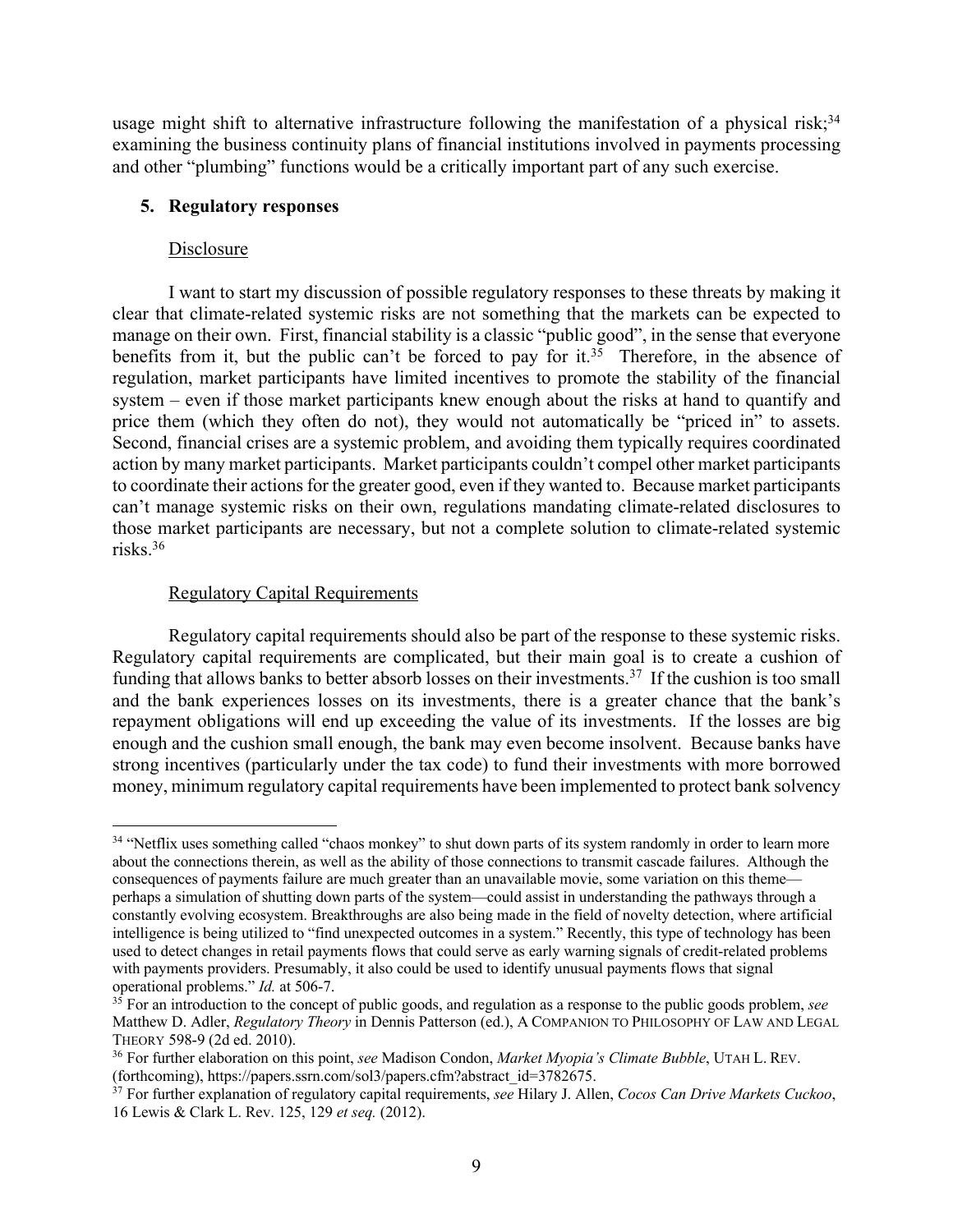by requiring banks to fund their investments with a cushion of funding that doesn't need to be repaid to anyone. These minimum regulatory capital requirements (i.e. the size of the required cushion) are typically expressed as percentages, and the percentages required are reasonably consistent throughout the world because they are based on international standards promulgated by the Basel Committee on Banking Supervision.

The numerator of any percentage calculation is the cushion of funding – the "capital" itself. Capital can take many forms, ranging from the simplest and most loss-absorbent "Common Equity Tier 1" (which includes common equity and retained earnings) to more complicated debt-equity hybrid forms of funding. The denominator of the percentage calculation will depend on whether you're calculating a risk-based capital ratio (in which case, a complex process of risk-weighting is applied to the bank's assets to come up with the denominator) or a leverage ratio (the denominator here is simpler – it is the total assets of the bank). When designing capital requirements, regulators can therefore choose between more simple and more complicated approaches.

The risk-weighting approach is more complicated, but it can be useful for making banks more robust to quantifiable risks; risk-weightings can also be used to discourage banks from making certain types of investments that are considered risky. This approach could be used to address known transition risks, such as those affecting investments in fossil fuel-related businesses.<sup>38</sup> When dealing with most climate-related threats, though, regulators should backstop any complicated approach to risk-weighting with simpler approaches that are more robust to uncertain events.<sup>39</sup> We can think of these backstops as making the financial system more robust to climate-related threats generally, rather than trying to anticipate a particular type of shock to the system. A buffer of extra equity computed as part of a leverage ratio would be one way to respond to that uncertainty (this is not contemplated in Basel Committee's existing capital regime, and this kind of change would benefit from international agreement). At the very least, adding a buffer of extra equity to the risk-based capital requirements would provide a cushion to absorb miscalculations of risk-weightings.<sup>40</sup> This latter approach could be started immediately, relying on the Basel Committee's existing capital regime. Regulators already have the authority to implement a countercyclical buffer that requires banks to fund up to an additional 2.5% of their risk-weighted assets with Common Equity Tier 1 capital. As an alternative or a supplement to the countercyclical buffer, regulators already have the authority to require the largest banks to fund their investments with higher percentages of Common Equity Tier 1 capital – the current percentages could be increased to provide more cushion to absorb climate-related uncertainties.

#### Stress Tests

When we have a good understanding of particular physical and transition risks, that understanding can inform the development of hypothetical climate scenarios that can be used to

<sup>38</sup> For detailed proposals in this vein, *see* Gregg Gelzinis, *Addressing Climate-Related Financial Risk Through Bank Capital Requirement*, CENTER FOR AMERICAN PROGRESS (May 11, 2021).

<sup>39</sup> For further discussion the benefits of simpler approaches to capital regulation, *see* Andrew G. Haldane &

Vasileios Madouros, Speech at the Federal Reserve Bank of Kansas City's 366th economic policy symposium, "The changing policy landscape" titled The Dog and the Frisbee (Aug. 31, 2012).

<sup>40</sup> For further discussion of the benefits of increased equity funding for banks, *see* Anat Admati et al., *Healthy Banking System Is the Goal, Not Profitable Banks*, FIN. TIMES, Nov. 9, 2010, https://www.ft.com/content/63fa6b9eeb8e-11df-bbb5-00144feab49a.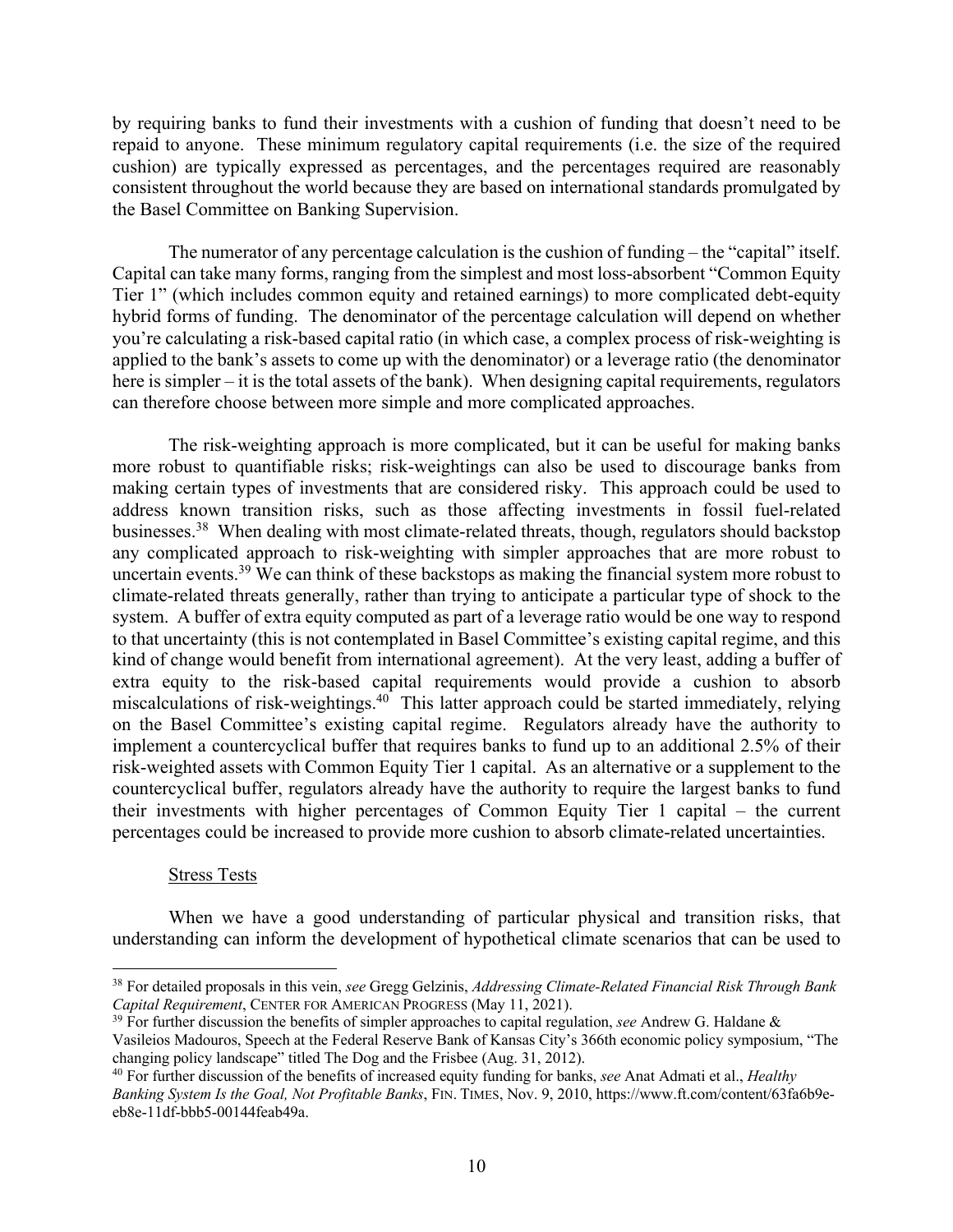stress test whether a financial institution has sufficient capital to withstand that kind of shock to the system.<sup>41</sup> Right now, these types of stress tests would be best suited to assessing known transition risks, such as those affecting investments in fossil fuel-related businesses (as discussed in the context of risk-weightings above). Stress tests can also be used to help better understand how resilient financial institutions are likely to be in the face of climate change more generally. Instead of being engineered to test for a particular outcome, these kind of stress tests would be designed simply to find out "what would happen if . . . ", and are particularly well-suited to uncertain environments.<sup>42</sup> Regulators should therefore consider running hypothetical scenarios of possible physical risks, transition risk, and combinations of the two, to get a sense of what the outcomes for individual financial institutions, and the financial system as a whole, are likely to be in the long-term. These kinds of stress tests can start immediately, and regulators can learn from their output. While it will sometimes be appropriate to adjust regulation in light of this output, given the uncertainty involved in addressing climate as a systemic risk, financial regulators need to be somewhat humble about the predictive value of these kinds of open-ended stress tests.

#### Supervision

Regulators will also need to be nimble. Because of the evolving nature of climate-related threats, the hard work of making the financial system more robust will often need to be done through tweaks made as part of the ongoing supervision of financial institutions (for example, limitations may need to be placed on financial institutions' portfolios of carbon-related assets, or divestiture orders may become appropriate).<sup>43</sup> In the face of this evolving and uncertain situation, a use of principles-based regulation may be necessary. In a principles-based regulatory regime, high level objectives are adopted through formal rule-making procedures, and then informal guidance supplies much of the detail on how to satisfy these objectives – in a fluid situation, this affords greater flexibility to both the regulators and the regulated entities in determining how to comply with the high-level objectives. $44$  To be clear, regulators should not adopt the light-touch principles-based regulation we have sometimes seen in the past, which can devolve into too much deference to the financial industry and therefore work as a type of deregulation.<sup>45</sup> In particular, regulators should not be too deferential to banks' hedging strategies and internal risk models, because those strategies and risk models will not be able to respond to true uncertainty and may very well leave banks' vulnerable to unanticipated threats. Instead, we need precautionary principles-based regulation that is committed to the high-level objective of protecting financial

financial-risks-from-climate- change.pdf?la=en&hash=73D06B913C73472D0DF21F18DB71C2F454148C80).

<sup>41</sup> Gregg Gelzinis & Graham Steele, *Climate Change Threatens the Stability of the Financial System* (Nov. 21, 2019) (available at https://cdn.americanprogress.org/content/uploads/2019/11/20072438/Climate-Change-Financial-Stability-brief.pdf?\_ga=2.190241067.187054642.1601052962-604474383.1601052962); Bank of England, *The 2021 Biennial Exploratory Scenario on the Financial Risks from Climate Change* (Dec. 18, 2019) (available at https://www.bankofengland.co.uk/-/media/boe/files/paper/2019/the-2021- biennial-exploratory-scenario-on-the-

<sup>42</sup> For further discussion of the benefits of open-ended stress tests, *see* Robert F. Weber, *A Theory for Deliberation-Oriented Stress Testing Regulation*, 98 MINN. L. REV. 2236 (2014).

<sup>43</sup> Steele, *supra* Note 19, at 150.

<sup>44</sup> For a discussion of a principles-based approaches to financial regulation, *see* Julia Black et al., *Making a Success of Principles-Based Regulation*, 1 L. & FIN. MKT. REV. 191 (2007).

<sup>45</sup> As an example, *see* the critique of the UK FSA's principles-based approach as being somewhat light-touch and deregulatory in FINANCIAL SERVICES AUTHORITY, THE TURNER REVIEW: A REGULATORY RESPONSE TO THE GLOBAL BANKING CRISIS, 86 *et seq.* (Mar. 2009),

http://www.actuaries.org/CTTEES\_TFRISKCRISIS/Documents/turner\_review.pdf.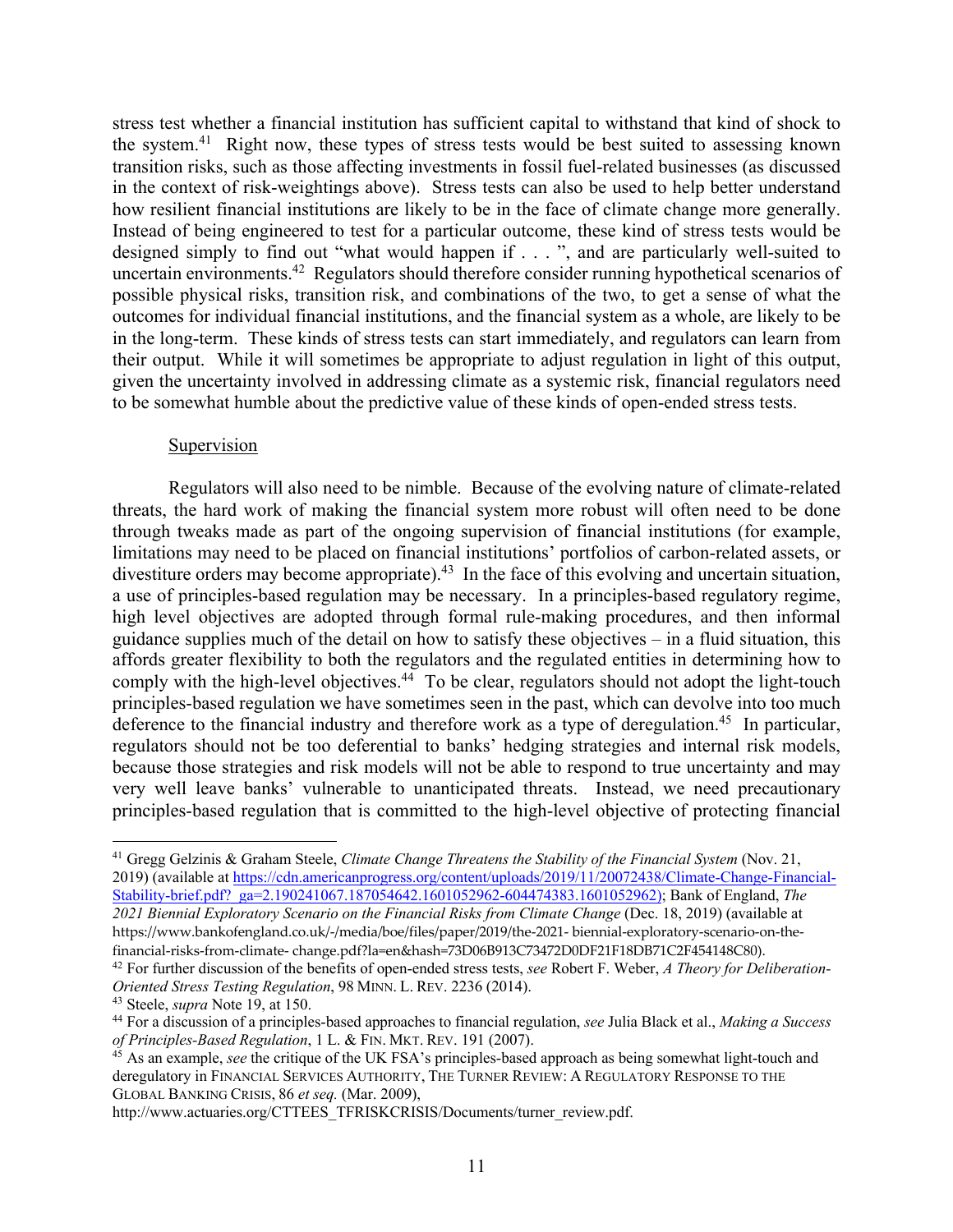stability from climate-related risks, but flexible in its application. The Interagency Statement Clarifying the Role of Supervisory Guidance adopted by banking regulatory agencies in 2018 will complicate flexible approaches to regulation, though.<sup>46</sup> This Interagency Statement (often referred to as the "guidance on guidance") made clear the agencies' position that they would no longer enforce their informal guidance against regulated banks.<sup>47</sup> The Federal Reserve adopted a rule in March of 2021 that effectively codified this guidance on guidance, but it and the other financial regulatory agencies should move in the other direction and disaffirm this approach. Climaterelated supervision requires the flexibility that can come from informal guidance.

Climate-related supervision can also be improved if bank regulators start requiring banks to disclose any known climate-related exposures in the call reports they submit to regulators. This practice should begin immediately, and would benefit from input from the experience of banking agencies around the world that have already integrated climate-related threats into their supervisory process. An international network of central banks and financial regulators known as the Network for Greening the Financial System ("NGFS") is focused on "integrat[ing] the monitoring of climate-related financial risks into day-to-day supervisory work, financial stability monitoring and board risk management":<sup>48</sup> banking regulatory agencies should join the NGFS immediately to enable them to take advantage of its collective expertise in this area (the Federal Reserve has already joined the NGFS).49

### Operational Risk Regulation

Finally, the threats posed by climate change require us to revise our current approach to regulating operational risk. The Basel Committee had developed Principles for the Sound Management of Operational Risk that require banks to monitor, identify and mitigate operational risks, but these Principles mostly treat operational risk as something that a bank should manage on its own, as a matter of internal governance and risk management. Principle 4, for example, provides that "[t]he board of directors should approve and periodically review a risk appetite and tolerance statement for operational risk that articulates the nature, types, and levels of operational risk *that the bank is willing to assume*" [emphasis added].<sup>50</sup> But what about the risks that a financial institution might create for others? If the costs of operational failure fall on others, institutions may be encouraged to underinvest in the robustness of their own infrastructure.

Even if a bank were willing to invest heavily to limit the consequences of any operational problems, that bank might not have the capacity to assess and address the systemic consequences

https://www.sidley.com/en/insights/newsupdates/2021/04/federal-reserve-finalizes-rule-on-role-of-supervisoryguidance-and-issues-consolidated-reg-faqs.

<sup>46</sup> Available at https://www.fdic.gov/news/press-releases/2018/pr18059a.pdf.

<sup>47</sup> For further background on the "guidance on guidance", *see* Sidley, Federal Reserve Finalizes Rule on Role of Supervisory Guidance and Issues Consolidated Regulatory FAQs, SIDLEY (Apr. 2, 2021)

<sup>48</sup> Bank of England, *Open Letter on Climate-Related Financial Risks* (Apr. 17, 2019),

https://www.bankofengland.co.uk/news/2019/april/open-letter-on-climate-related-financial-risks.

<sup>49</sup> Bd. Gov. Fed. Res. Sys., *Federal Reserve Board announces it has formally joined the Network of Central Banks and Supervisors for Greening the Financial System, or NGFS, as a member* (Dec. 15, 2020),

https://www.federalreserve.gov/newsevents/pressreleases/bcreg20201215a.htm.

<sup>50</sup> BASEL COMMITTEE ON BANKING SUPERVISION, PRINCIPLES FOR THE SOUND MANAGEMENT OF OPERATIONAL RISK, 5 (Jun. 2011), https://www.bis.org/publ/bcbs195.pdf.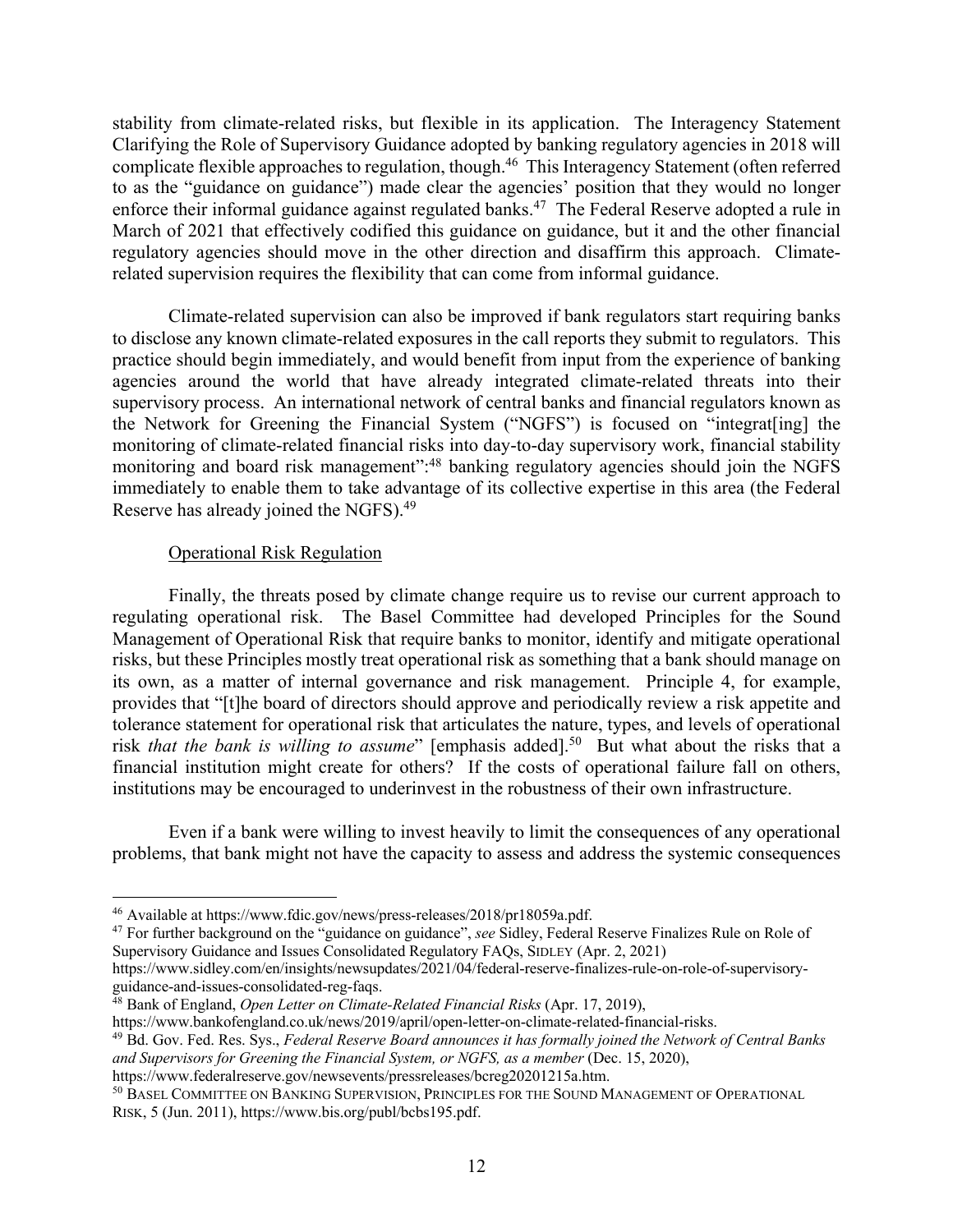of the operational risks it is taking. It probably wouldn't know how its competitors would be affected by its operations, and even if it did, no bank can compel its competitors to resolve collective problems. Financial regulators, on the other hand, have broader oversight and access to confidential information (particularly business continuity plans) through their supervisory functions. These regulators should take a more systemic approach to the management of operational risks – I have described this approach as "macro-operational regulation" (reflecting its parallels with macroprudential regulation, which seeks to avoid the systemic consequences of actions taken by individual institutions to address their own credit and liquidity risks). 51

We already have some regulatory tools that could be considered macro-operational. For example, financial infrastructure can be designated as a "systemically important financial market utility" by the Financial Stability Oversight Council,<sup>52</sup> and then it will need to comply with the Federal Reserve's Regulation HH (which includes some relatively prescriptive requirements relating to the management of operational risks).<sup>53</sup> More macro-operational regulation is needed, though. As physical threats to financial institutions' operating systems become more pressing, a real-time reporting system for operational issues will become crucial. Regulators should also consider developing types of circuit breakers that can be deployed when operational issues occur, preventing the execution of any business continuity plan that could overload shared financial infrastructure. These regulatory measures should be backed by a whole-of-government approach to improving the critical infrastructure (particularly telecommunications infrastructure) on which the financial industry relies to provide its services – a lot can be learned from cyberpreparedness exercises, for example. Finally, because none of these strategies are foolproof, it would be wise to adopt policies that prevent a transition to a completely cashless society (for example, the definition of "legal tender" could be amended to *require* businesses to accept cash as payment for goods and services).54 The Federal Reserve has responded to past natural disasters by distributing physical cash to affected communities;<sup>55</sup> if we transition to a cashless society, that will no longer be an option, raising the stakes of operational problems.

#### **6. FSOC coordination**

These are just some of the kinds of financial stability regulations that could make our financial system more robust to climate-related threats. However, financial stability regulation is often very challenging to implement in the United States. We have a very fragmented financial

<sup>51</sup> Allen, *supra* Note 33, at 456.

<sup>52</sup> This designation power is found in Dodd-Frank Section 804.

<sup>&</sup>lt;sup>53</sup> Regulation HH requires a "designated financial market utility" to enact "a robust operational risk-management framework" that, relevantly, "[h]as systems that have adequate, scalable capacity to handle increasing stress volumes and achieve the designated financial market utility's service-level objectives" and "[h]as comprehensive physical, information, and cyber security policies, procedures, and controls that address potential and evolving vulnerabilities and threats." It also sets out parameters for business continuity planning in the event of an operational failure, establishing the goal of same-day resumption of settlement services even in a worst-case scenario. Section 234.4(b) of Regulation HH also expressly authorizes emergency changes to be made to a FMU's rules, procedures, and operations if its ability to provide services in a safe and sound manner is com- promised. *See*  Allen, *supra* Note 33, at 483.

<sup>54</sup> This definition is found in 31 USC § 5103.

<sup>55</sup> Federal Reserve Bank of San Francisco, *Emergency Funds: Why Americans Choose Cash for Disaster Preparation*, SF FED BLOG (Mar. 31, 2017), https://www.frbsf.org/our-district/about/sf-fed-blog/emergency-fundswhy-americans-choose-cash-for-disaster-preparation/.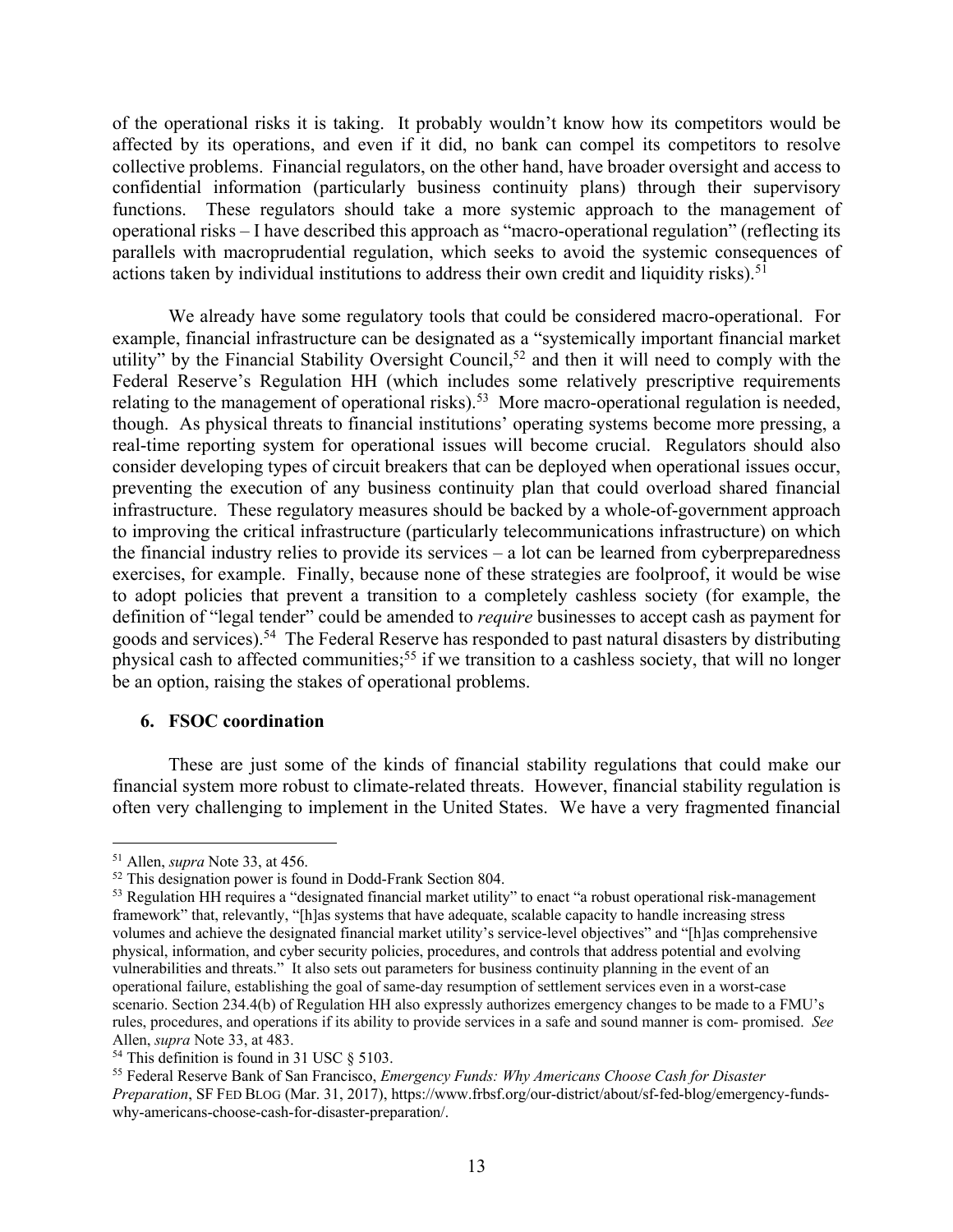regulatory architecture with many different regulatory agencies, and the communication problems and regulatory gaps that arise from this fragmentation pose challenges for all financial stability regulation – not just regulation responding to climate as a systemic risk.<sup>56</sup> This fragmentation may be part of the reason why the United States has fallen behind the United Kingdom and the European Union in developing regulatory approaches that respond to climate-related threats: to regain this ground and confront the realities of climate change, all of the federal financial regulatory agencies will need to coordinate on developing precautionary responses to climate threats.

The most readily available solution to these coordination problems is to involve the FSOC, which was created in 2010 "to respond to emerging threats to the stability of the United States financial system".<sup>57</sup> This FSOC is a council of the officials who lead the federal financial regulatory agencies. Each of the Chairman of the Federal Reserve, the Comptroller of the Currency, the Chairperson of the FDIC, the Director of the CFPB, the Chairman of the SEC, the Chairman of the CFTC, the Director of the FHFA and the Chairman of the NCUA is a voting member of the FSOC, as is "an independent member appointed by the President, by and with the advice and consent of the Senate, having insurance expertise." The FSOC also has five non-voting members: the Director of the Office of Financial Research, the Director of the Federal Insurance Office, and representative state banking, insurance and securities commissioners. Finally, the Treasury Secretary is a voting member, and also acts as the Chair of the FSOC.<sup>58</sup> The FSOC should start responding to climate as a systemic risk by coordinating a road map of all the climaterelated regulatory approaches that are being pursued by each of these agencies, together with a timing and implementation plan for each approach.

Since the FSOC was created, many reform proposals have sought to make increased use of the FSOC (including the Addressing Climate Financial Risk Act of 2021, which proposes to create a Climate Risk Advisory Committee within the FSOC). However, the FSOC has limited legislative authority, and was set up with very limited resources (the FSOC was designed to leverage the resources of the agencies headed by its members).<sup>59</sup> The FSOC needs to be strengthened before it can really be effective in responding to climate-related threats to financial stability. Because of the Treasury Secretary's agenda-setting position as chair of the FSOC, the efficacy of the FSOC is dependent on how committed the Treasury Secretary is.<sup>60</sup> Ideally, the legislation that created the FSOC would be amended to give the FSOC a politically independent chair, but if that kind of legislative reform is not possible, the FSOC should at least have a more substantial staff. No legislative change would be needed before hiring more personnel for the FSOC, and these resources are needed to support any Climate Risk Advisory Committee formed within the FSOC.

The FSOC is also critical to extending financial stability regulation beyond banks to other important financial institutions and markets.<sup>61</sup> Dodd-Frank responded to the systemic risks posed

<sup>56</sup> For a discussion of the coordination challenges resulting from this fragmented regulatory structure, *see* Allen, *supra* Note 1, at 1128 *et seq.*

<sup>57</sup> Dodd-Frank Section 112.

<sup>58</sup> Dodd-Frank Section 111.

<sup>59</sup> Allen, *supra* Note 1, at 1120.

<sup>60</sup> *Id.* at 1126-7.

<sup>&</sup>lt;sup>61</sup> "The complexity of modern finance means that regulators must address not only lending, but also capital-markets financing mechanisms, many of which are currently outside any meaningful regulatory oversight. In securities,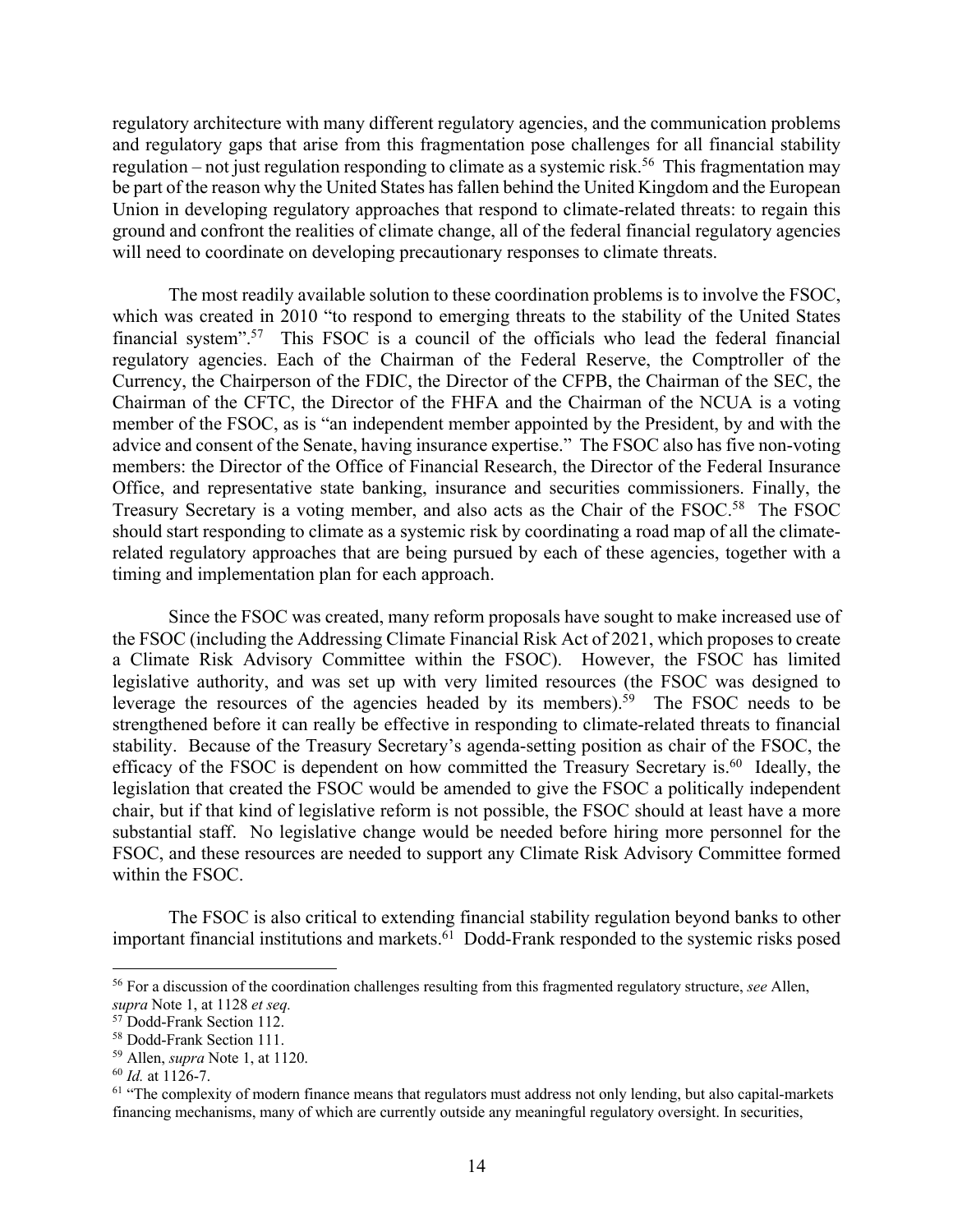by non-bank financial institutions by giving the FSOC power to designate those institutions as systemically important and subject them to heightened regulation by the Federal Reserve.<sup>62</sup> In 2019, however, the FSOC adopted guidance that largely neutered its own designation power<sup>63</sup> – that guidance should be replaced and the designation power revived. The FSOC should also consider whether additional financial market utilities need to designated as systemically important pursuant to Section 804 of Dodd-Frank. In addition, legislative amendments should be made to Section 120 of Dodd-Frank, to authorize the FSOC to promulgate regulations that govern systemically risky activities, not just make recommendations (this and other reforms were included in the Systemic Risk Mitigation Act proposed in 2020). 64

A "whole system" approach to climate change and systemic risk would also be boosted by implementing my recommendation to give all of the FSOC's member agencies financial stability mandates – a climate committee on the FSOC would then be able to leverage the work of individual agencies in order to promote stability. In the absence of this kind of mandate, some member agencies may simply not consider climate-related systemic risks to be part of their job description. The Addressing Climate Financial Risk Act of 2021 proposes that "Each member agency should develop and make available a strategy to identify and mitigate climate financial risks *within the jurisdiction of the member agency*." (emphasis added), but if an agency does not consider financial stability issues to be "within their jurisdiction", then there will be gaps in the regulation of climaterelated systemic risks. To further encourage member agencies to diligently monitor and respond to these risks, the signed statement and testimony requirements in Sections 112(b) and 112(a)(2)(N) of Dodd-Frank could be revised to require each member agency to certify and testify that their individual agency is taking steps to promote financial stability by identifying and responding to emerging climate-related threats.

It would also help to legislate a precautionary definition of "financial stability", so that the scope of the financial stability mandate is delineated (for the FSOC itself, as well as the individual agencies). Right now, there is no definition of "financial stability" in Dodd-Frank. Something like the following would be helpful:

The term "financial stability" shall mean a state of affairs wherein (i) financial institutions and markets are able to facilitate capital intermediation, risk management, and payments in a way that enables sustainable and inclusive economic growth; and (ii) financial institutions and markets are able to withstand economic and other shocks so that there will be no significant disruption to the performance of the functions set forth in (i).

capital has flowed away from SEC registered offerings to exempt offerings and from public markets to private ones. Private equity, hedge funds and other private funds have enjoyed meteoric growth. At the same time, the shadow banking system—a constellation of less regulated capital markets, products, and intermediaries ranging from assetbacked securities to repo to money market mutual funds—has come to dwarf the traditional depository banking system. For climate financial regulation to be effective, policymakers must extend rules to private offerings of securities while simultaneously reversing decades of capital migration to less regulated, darker corners of the financial universe." PUBLIC CITIZEN & AMERICANS FOR FINANCIAL REFORM, *supra* Note 18, at iv.

<sup>62</sup> This designation power is found in Section 113 of Dodd-Frank.

<sup>63</sup> https://home.treasury.gov/system/files/261/Authority-to-Require-Supervision-and-Regulation-of-Certain-Nonbank-Financial-Companies.pdf

<sup>64</sup> Systemic Risk Mitigation Act of 2020, H.R. 6501, 116th Cong. § 5 (2020).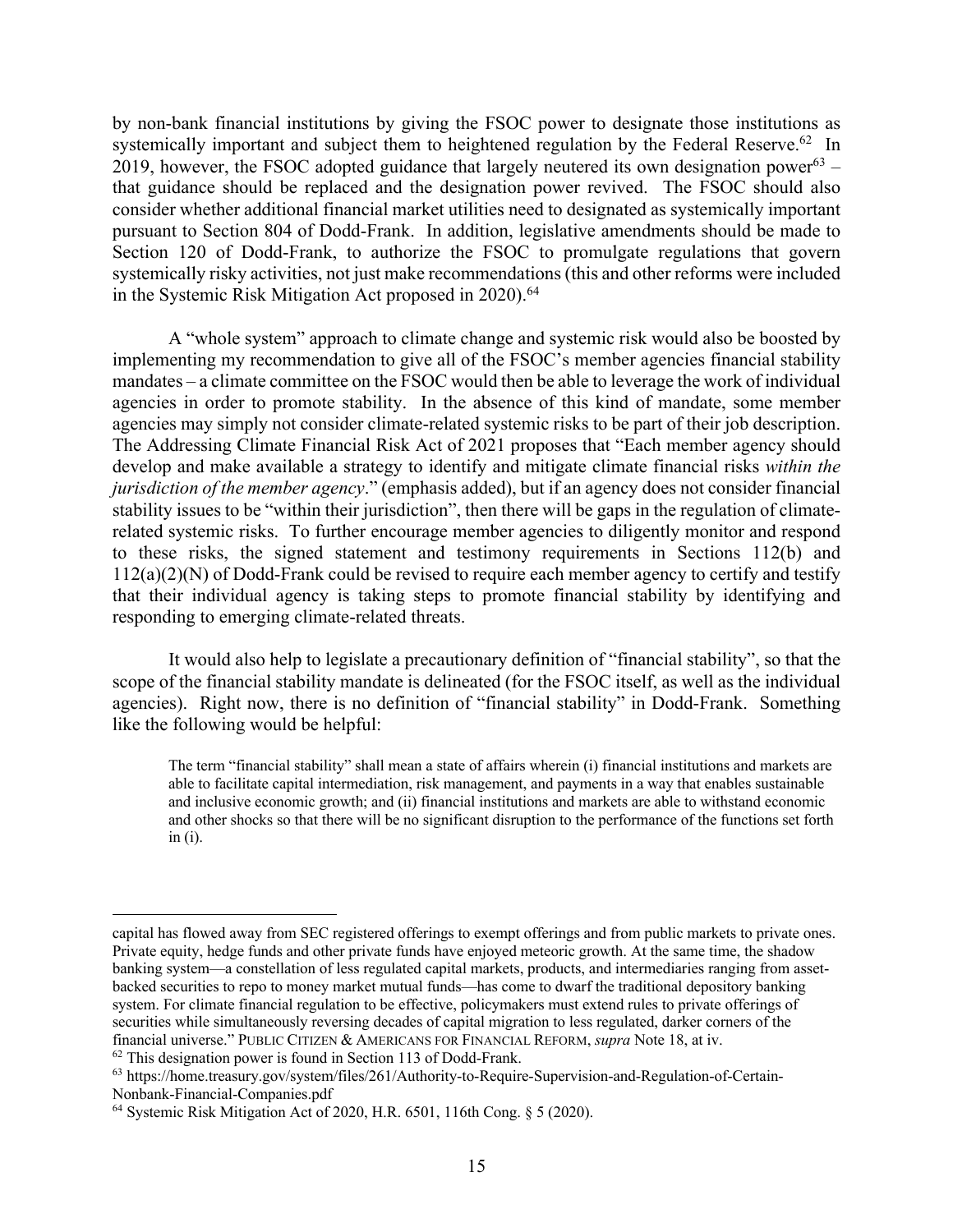The final challenge that needs to be addressed with regard to the FSOC relates to insurance. Even if all of the other federal financial regulatory agencies have a mandate to coordinate on financial stability issues, insurance will continue to pose a problem because it is primarily regulated at the state level. Financial stability mandates aren't a very good fit for state-level regulators (because financial stability is a borderless public good that will accrue largely to persons residing outside of their state),<sup>65</sup> but leaving insurance out of the discussion about climate as a systemic risk is foolhardy. The Federal Insurance Office ("FIO") should therefore be made a voting member of FSOC, and given more authority "to shape insurance regulation when it has credibly determined that doing so is necessary to help monitor, manage, or prevent systemic risk in insurance."<sup>66</sup>

#### **7. Interdisciplinary expertise and the Office of Financial Research**

The types of precautionary regulation that I have called for in this statement ask a lot of regulators. Regulatory agencies will need to be nimble, humble about what they don't know, understand environmental as well as financial issues, and staunchly promote the public interest in the face of financial industry pressure. None of this will be possible without the necessary expertise. In addition to the economic, legal, and financial expertise that is already well represented in financial regulatory agencies, there will be an increasing need for climate scientists, environmental economists, data scientists, computer scientists, and complexity scientists.

The benefits of these types of new expertise will be maximized if the expertise is concentrated in a hub, rather than scattered through the different regulatory agencies. Establishing a hub will serve a coordinating function for climate-risk policy, preventing fractured policy from emerging from the different regulatory agencies. A hub will also respond to anticipated hiring difficulties in several ways (with new types of climate-based regulations coming into play, banks and other financial institutions will also be seeking to hire personnel with climate-related expertise, offering salaries that make it harder for the government to attract these personnel). First, consolidating interdisciplinary personnel in a hub prevents agencies from poaching from one another those experts who *are* willing to work for the government. Second, the prospect of working with like-minded experts (rather than being one of a few at an agency where their expertise isn't understood or seen as core to the agency's mission) would be attractive to prospective hires. The synergies that could emerge from having a large innovative and interdisciplinary workforce considering creative responses to climate-related systemic risks (and other emerging systemic risks, like those arising from fintech) would be of benefit to everyone.

The obvious location for this interdisciplinary expertise hub is the OFR.<sup>67</sup> The OFR was created by Dodd-Frank to address the gaps in data availability and analysis that hampered governmental authorities in their response to the events of 2008. 68 It is already authorized to engage in "performing applied research and essential long-term research" by Section 153(a)(3) of Dodd-Frank, and the OFR's Research and Analysis Center is already authorized by Section

<sup>65</sup> Daniel Schwarcz & Steven L. Schwarcz, *Regulating Systemic Risk in Insurance*, 81 U. CHI. L. REV 1569, 1628 (2014).

<sup>66</sup> *Id.* at 1635.

<sup>67</sup> For a fulsome discussion of my proposals to reform the OFR, *see* Hilary J. Allen, *Resurrecting the OFR*, J. CORP. L. (forthcoming), https://papers.ssrn.com/sol3/papers.cfm?abstract\_id=3727585.

<sup>&</sup>lt;sup>68</sup> Senator Jack Reed, Floor Statement on the National Institute of Finance Act (Feb. 4, 2010).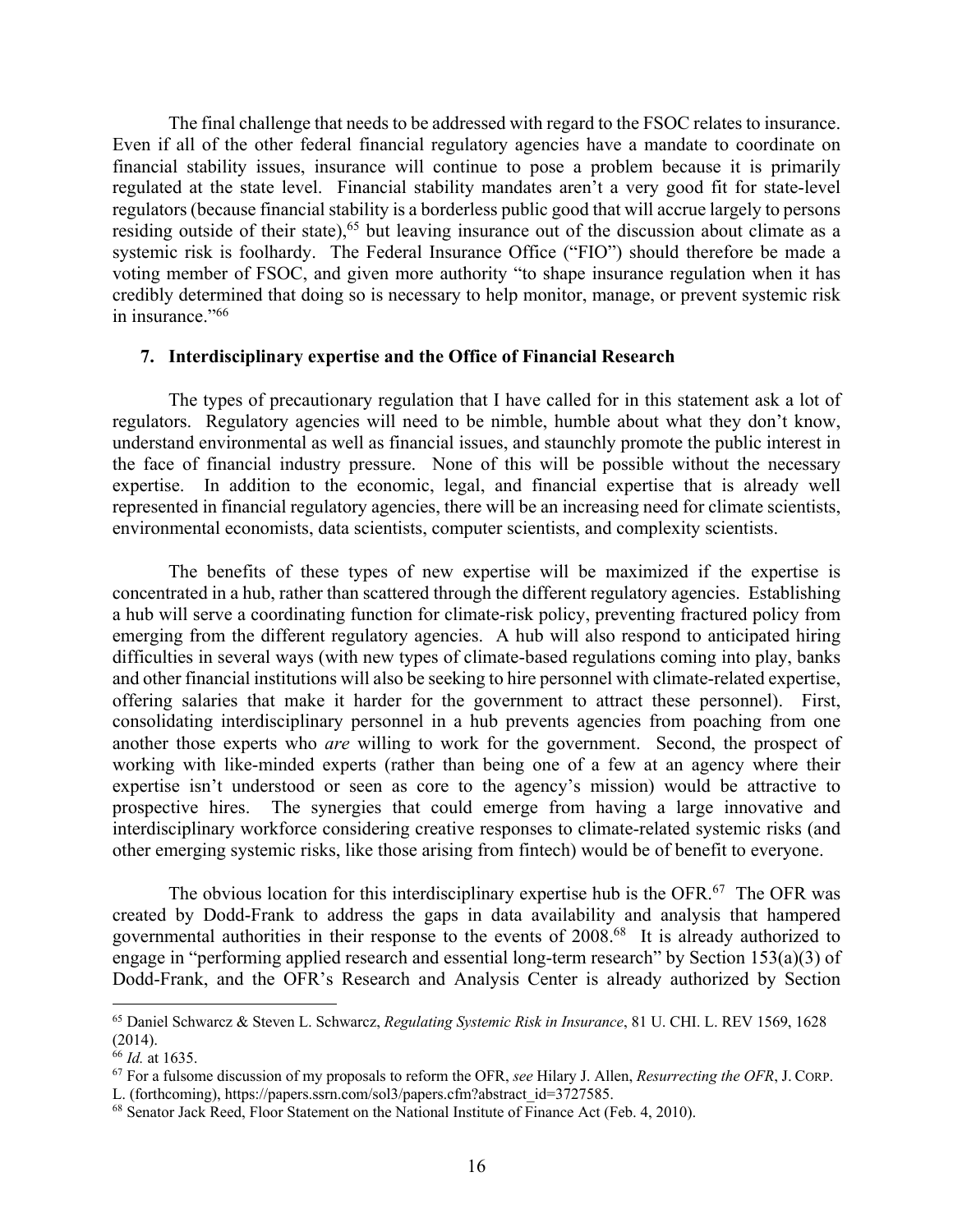154(c)(1)(C) of Dodd-Frank to "maintain expertise in such areas as may be necessary to support specific requests for advice and assistance from financial regulators." The OFR's staffing and other resources were cut substantially during the Trump Administration,<sup>69</sup> but that offers an opportunity to rebuild the OFR in a new, interdisciplinary way. Because personnel is policy, the next director of the OFR should be committed to using innovative interdisciplinary approaches to address emerging financial stability challenges like climate change.

With this interdisciplinary expertise, the OFR could lead the way in developing climaterelated stress test scenarios, as well as new capital risk-weightings that reflect acute climate-related risks.<sup>70</sup> There is also a lack of readily available data about the physical location of assets, and this data is necessary for assessing physical risks: <sup>71</sup> the OFR previously took a leading role in developing standardized legal entity identifiers (known as LEIs), and it could draw on that experience to spearhead a project to standardize reporting of asset locations around the world. The OFR could also work on new types of technology-informed regulatory strategies (often referred to as "suptech"), including a real-time reporting system for operational outages.

In addition to these types of activities, a rebuilt, interdisciplinary OFR could also provide direct assistance to other financial regulatory agencies. While OFR employees would not have primary responsibility for supervising any financial institutions, they could accompany the primary regulators during some examinations, as well as help review call reports and other relevant disclosures made to regulators. Interagency collaboration could also take the form of task forces or joint research projects, where employees of other financial regulatory agenciesraise the research questions, and then partner with the technical experts employed by the OFR to develop and interrogate solutions. These kinds of interagency collaboration can be established through Memoranda of Understanding. If the financial regulatory agencies fail to instigate these ventures themselves, then the FSOC's Deputies Committee can play a coordinating role. The possibility of secondments from other agencies to the OFR should also be explored, with the dual aim of bringing different kinds of regulatory experience (including regulatory problems to be solved) to the OFR, and training secondees on financial stability issues and new interdisciplinary approaches to them in a way that they can take back to their home agency.

These are new proposals for an expanded OFR role; the OFR's core function of data collection and analysis will also be vital to monitoring climate-related systemic risks. President Biden's Executive Order on Climate-Related Financial Risk called for "the sharing of climaterelated financial risk data and information among FSOC member agencies and other executive departments and agencies (agencies) as appropriate", and the OFR is the natural candidate to collect and analyze that data. Unfortunately, this is easier said than done – there are currently a lot of roadblocks to data sharing. As former OFR economist Greg Feldberg puts it "[l]egacy datacollection technologies, old-school thinking, and bureaucratic turf fights continue to hinder the authorities' ability to monitor systemic risks."72 Standardization of data reporting formats across

<sup>&</sup>lt;sup>69</sup> "A round of layoffs was conducted in August of 2018, and many more personnel were encouraged to leave. As a result, the agency shrank from over 200 staff in 2016, to 96 as reported in the OFR's 2019 Annual Report." Allen, *supra* Note 67, at 11-12.

<sup>70</sup> Gelzinis & Steele, *supra* Note 41.

<sup>71</sup> FIN. STAB. BD., *supra* Note 21 at 13.

<sup>72</sup> Greg Feldberg, *Fixing Financial Data to Assess Systemic Risk*, BROOKINGS 5 (Dec. 2020),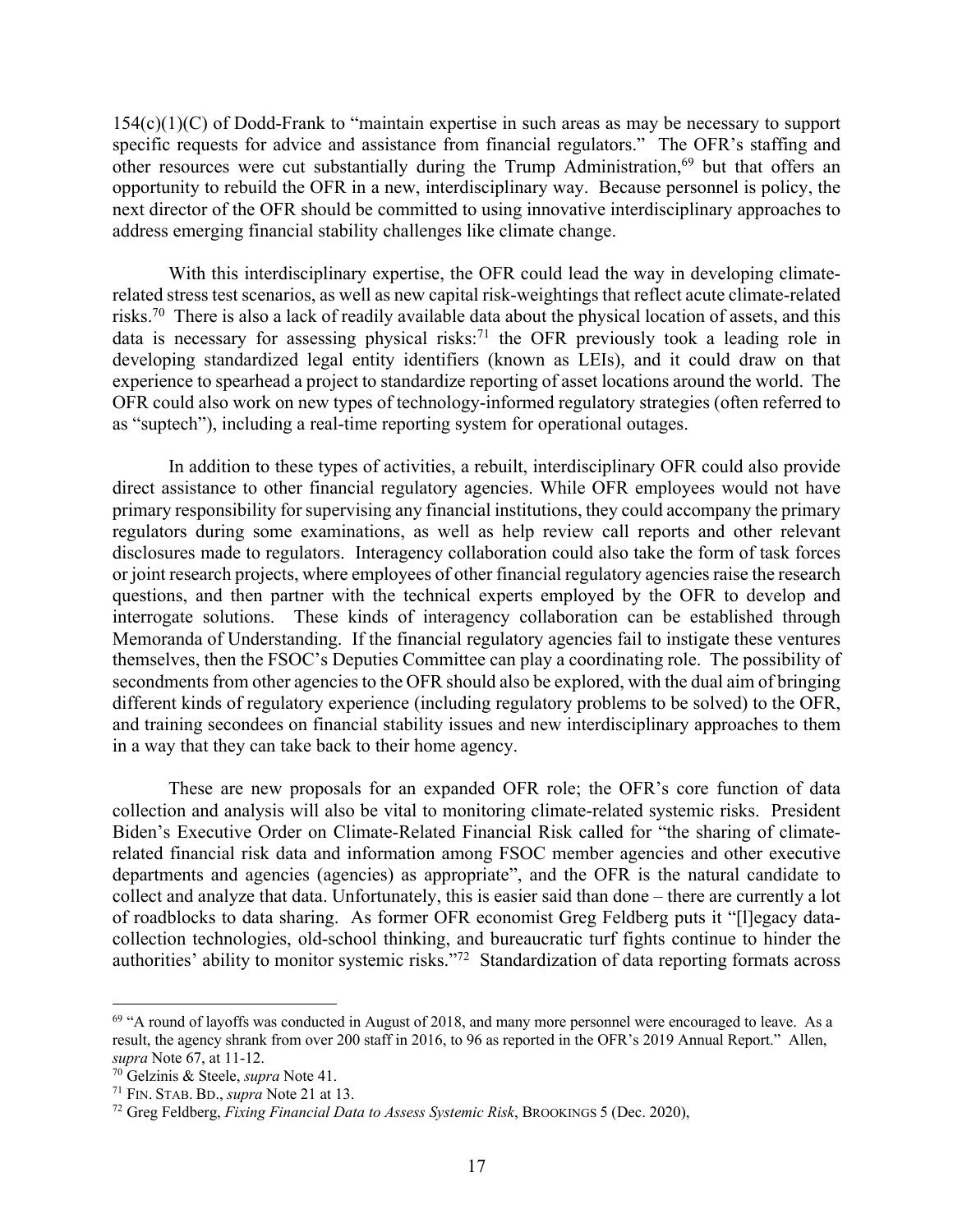different regulatory agencies as well as across different industries in the private sector will be needed to monitor climate-related threats, as will innovation in new data collection and analysis technologies.<sup>73</sup> Even with these changes, turf wars may remain an issue – the OFR has had difficulties in obtaining data from other regulatory agencies in the past,  $74$  and that may continue. It would therefore be helpful for any reform legislation adopted to include a clear statutory direction to other financial regulators that they must share data with the OFR.<sup>75</sup> Even in the absence of such a legislative amendment, though, Dodd-Frank already provides indirect authorization for the OFR to collect data from other agencies: Section 153(a)(1) directs the OFR to collect data on behalf of the FSOC, and Section 112(a)(1)(A) directs the FSOC to collect data from other agencies. The FSOC and the OFR working together could therefore compel the production of data from regulatory agencies (the OFR already has the power under Section 153(f) of Dodd-Frank to subpoena data from private sector firms).

As currently structured, the OFR is very dependent on a supportive FSOC and Treasury Secretary. More independence for the OFR is desirable, however: "[i]dentifying financial stability risks and data gaps means saying things that are unpopular. That mission requires more independence, not less."76 A number of steps could be taken to give the OFR more independence, including removing the OFR from the Treasury Department (which would include transferring authority for determining the OFR's funding from the Treasury Department to the OFR itself), and making the Director of the OFR a voting member of the FSOC (they are currently a non-voting member). These steps would require legislative changes; if those are not feasible, it is crucial that the Treasury Secretary and the FSOC support the OFR in its efforts to address climate as a systemic risk.

#### **8. Summary of action plan**

This statement has covered a wide range of proposals designed to make the financial system more robust to physical and transition risks. Some of these proposals are specific responses to those physical and transition risks, others are intended to improve our financial regulatory architecture in general so that it is better equipped to execute financial stability regulation. These proposals can also be divided into "things that can be done right now", and longer-term goals. For ease of reference, I will use these categories to summarize this statement's proposals here.

Things that can be done right now (without legislative changes)

• Banking regulators

<sup>&</sup>lt;sup>73</sup> *Id.* at 10.<br><sup>74</sup> Ryan Tracy, *Washington's \$500 Million Financial-Storm Forecaster is Foundering, WALL ST. JOURNAL (Feb.* 19, 2018).

<sup>75</sup> For more on this kind of reform proposal, see Gregg Gelzinis, *Strengthening the Regulation and Oversight of Shadow Banks* (Jul. 18, 2019),

https://www.americanprogress.org/issues/economy/reports/2019/07/18/471564/strengthening-regulation-oversightshadow-banks/. A provision to this effect was included in Section 5 of the proposed Systemic Risk Mitigation Act, which proposes to amend Section 153(b) of Dodd-Frank to "require any member agency to produce such data and other information as the Director may determine necessary to carry out the duties of the Office." Systemic Risk Mitigation Act of 2020, H.R. 6501, 116th Cong. § 5 (2020).

<sup>76</sup> Greg Feldberg, *Don't Dismantle the Post-Crisis Early Warning System*, BROOKINGS (Nov. 21, 2018), https://www.brookings.edu/research/dont-dismantle-the-post-crisis-early-warning-system/.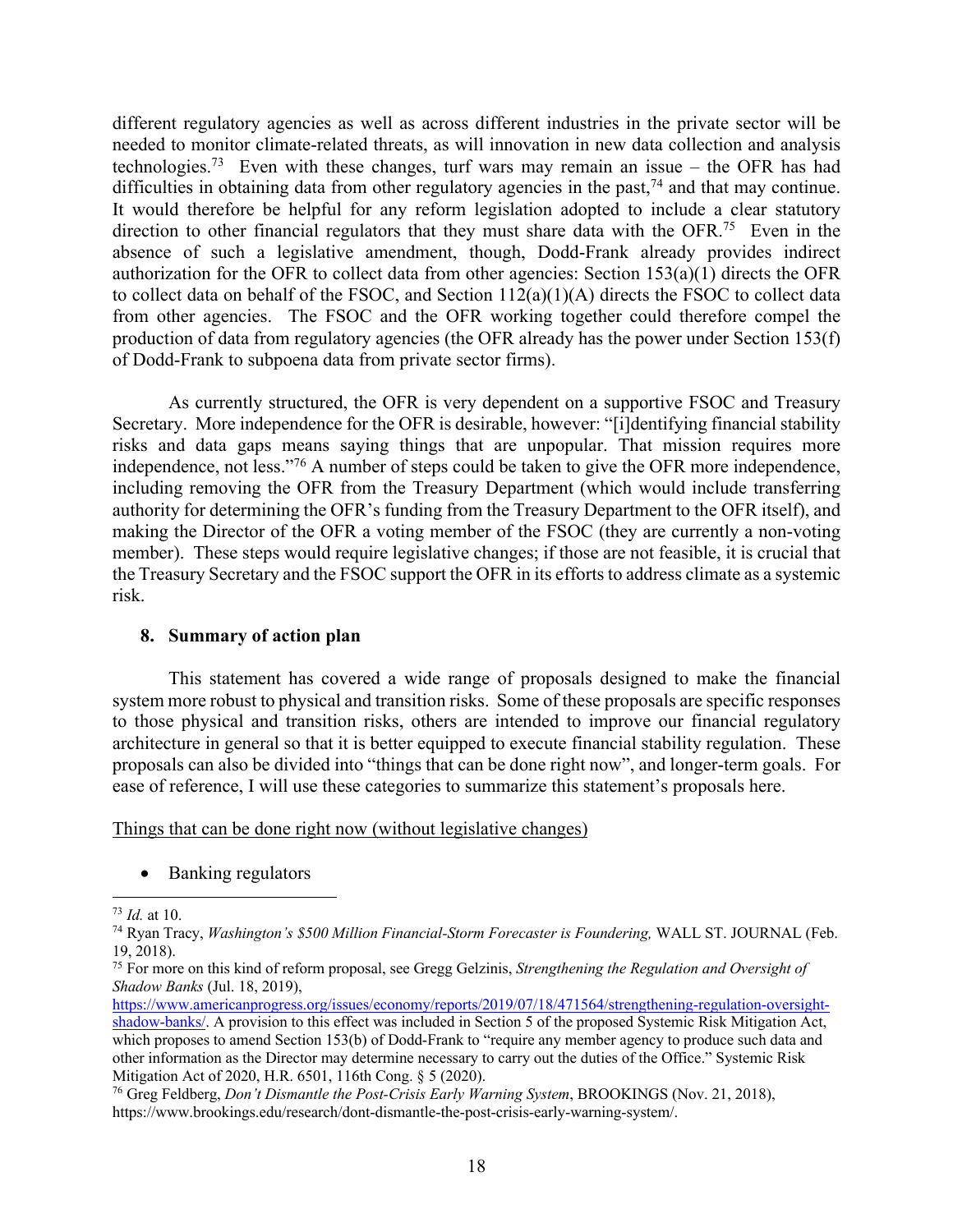- o Deploy the countercyclical capital buffer to provide a capital cushion for climaterelated threats
- o Disaffirm the "guidance on guidance"
- o Require climate-related risk disclosures in the call reports they receive from regulated banks
- o Join the Network for Greening the Financial System
- The FSOC
	- o Hire more staff
	- o Apply the FSOC designation power to any non-bank financial institutions that are systemically important and significantly threatened by physical and transition risks
	- o Apply the FSOC designation power for financial market utilities to designate any providers of critical infrastructure to the financial industry that have not yet been designated
	- o Coordinate a road map of all the climate-related regulatory approaches that are being (and should be) pursued by each FSOC member agency, together with a timing and implementation plan for each approach.
- The OFR
	- o Hire more staff, particularly climate scientists, environmental economists, data scientists, computer scientists, and complexity scientists (offering competitive salaries where possible)
	- o Projects should include developing a real-time reporting system for operational outages; developing consistent physical identifiers for financial assets and collateral; working on climate scenarios for stress tests and climate-related riskweightings for capital requirements
- Investments in infrastructure critical to the provision of financial services (particularly telecommunications infrastructure)

# Longer-term goals

- The next person hired as director of the OFR should be committed to using innovative interdisciplinary approaches to emerging financial stability challenges like climate change
- Pass an omnibus financial reform bill that includes the following:
	- o A definition of "financial stability"
	- o Financial stability mandates for each FSOC member agency
	- o The appointment of an independent chair for the FSOC
	- $\circ$  Amendments to Sections 112(b) and 112(a)(2)(N) of Dodd-Frank requiring each FSOC member agency to certify and testify that their individual agency is taking steps to promote financial stability by identifying and responding to emerging climate-related threats
	- o Amendments to Section 120 of Dodd-Frank allowing the FSOC to make rules, not just recommendations, regarding systemically risky activities
	- o Directors of the Office of Financial Research and Federal Insurance Office become voting members of FSOC
	- o The OFR becomes an independent agency with authority to establish its own funding rule